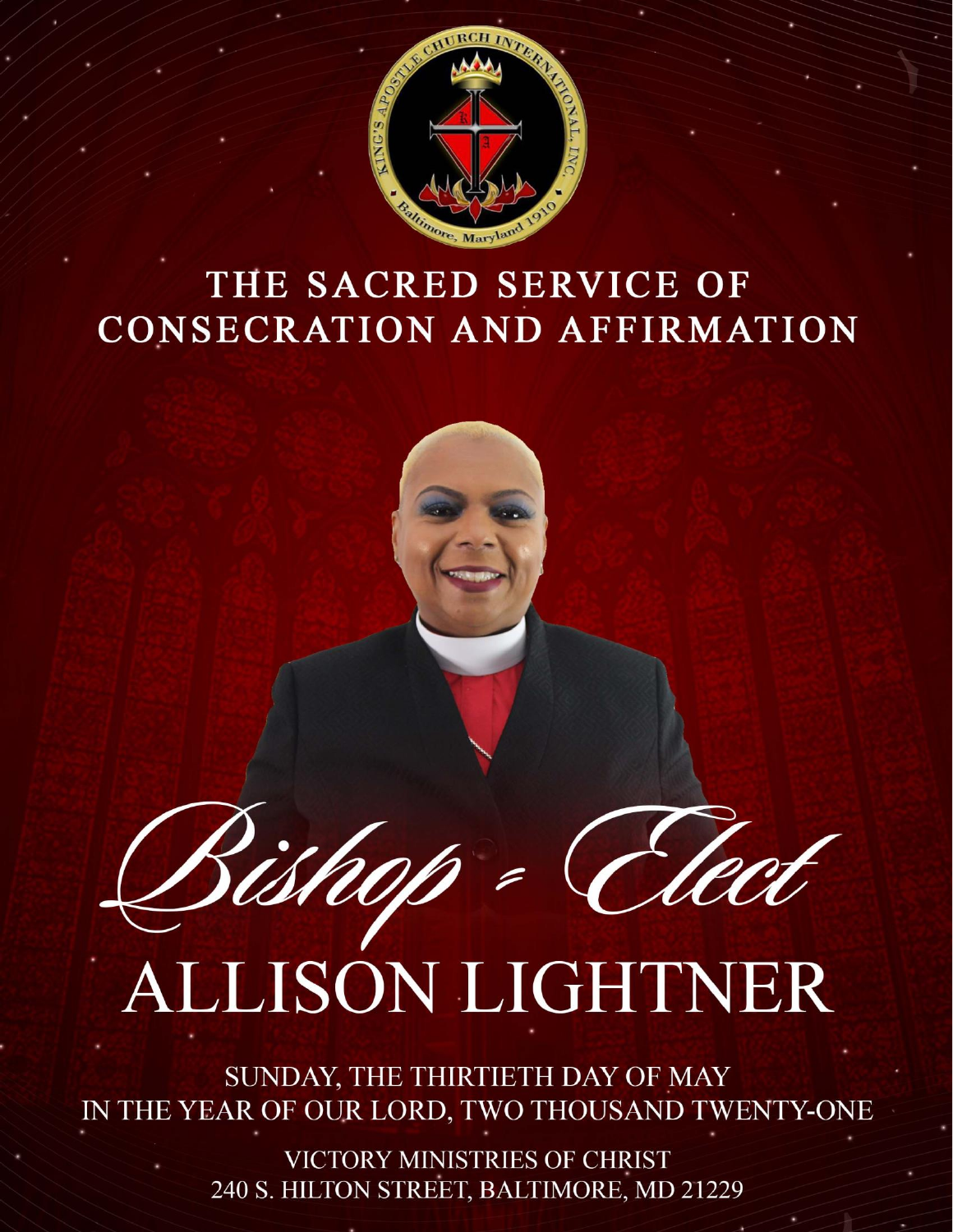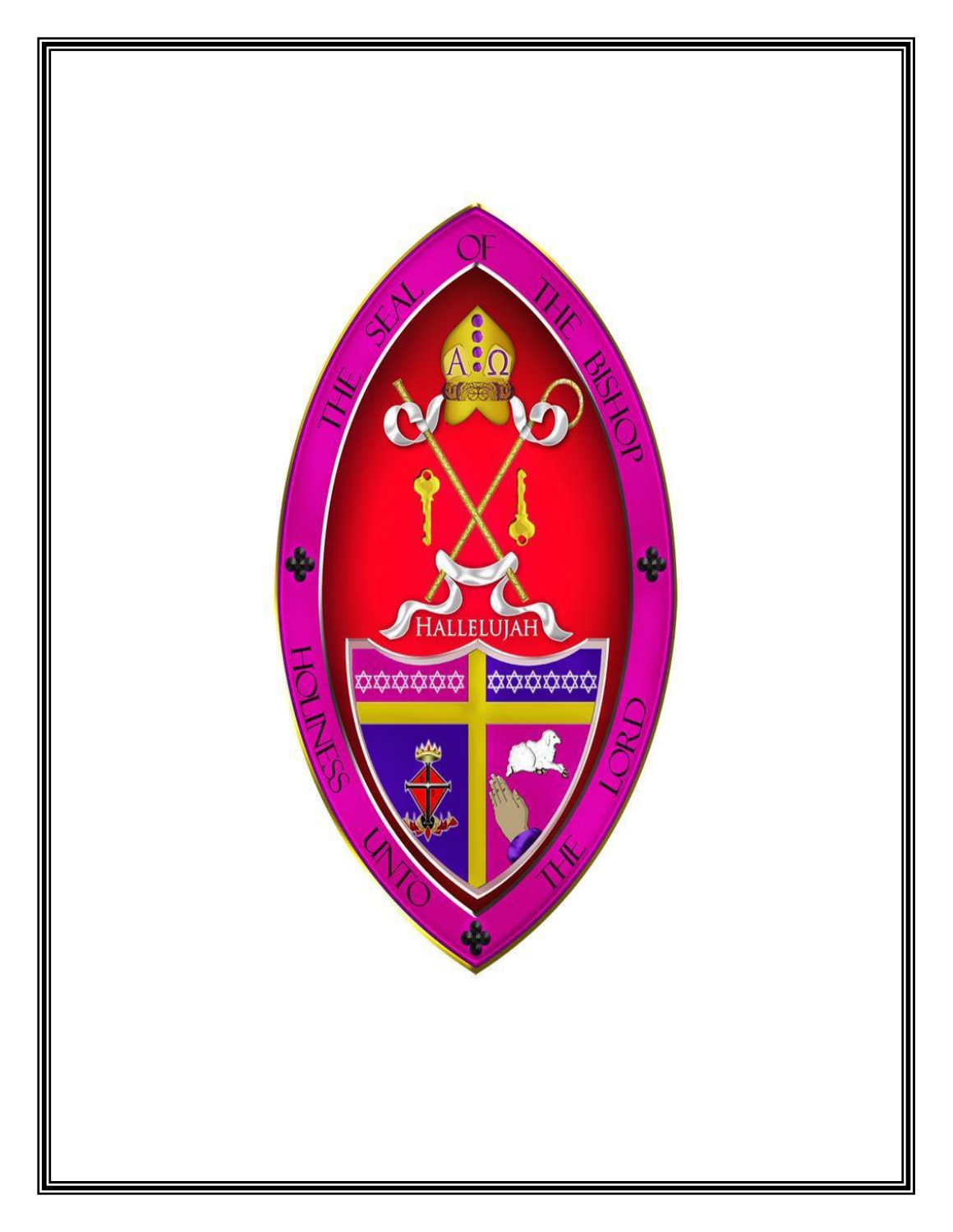## *The Sacred Service*

## *of*

## *Consecration*

## *for*

## *Bishop-Elect Allison Lightner*

Convening at Victory Ministries of Christ 240 S. Hilton Street Baltimore, MD 21229

Sunday, the Thirtieth day of May In the year of our Lord, Two Thousand Twenty-One Four Thirty in the afternoon

*His Grace, The Most Reverend Wilbert Lewis Baltimore Chief Consecrator*

*The Right Reverend Sterling V. Porter Co-Consecrator*

*The Right Reverend John D. Washington Officiant*

*The Most Reverend Wilbert L. Baltimore Kerygmatist*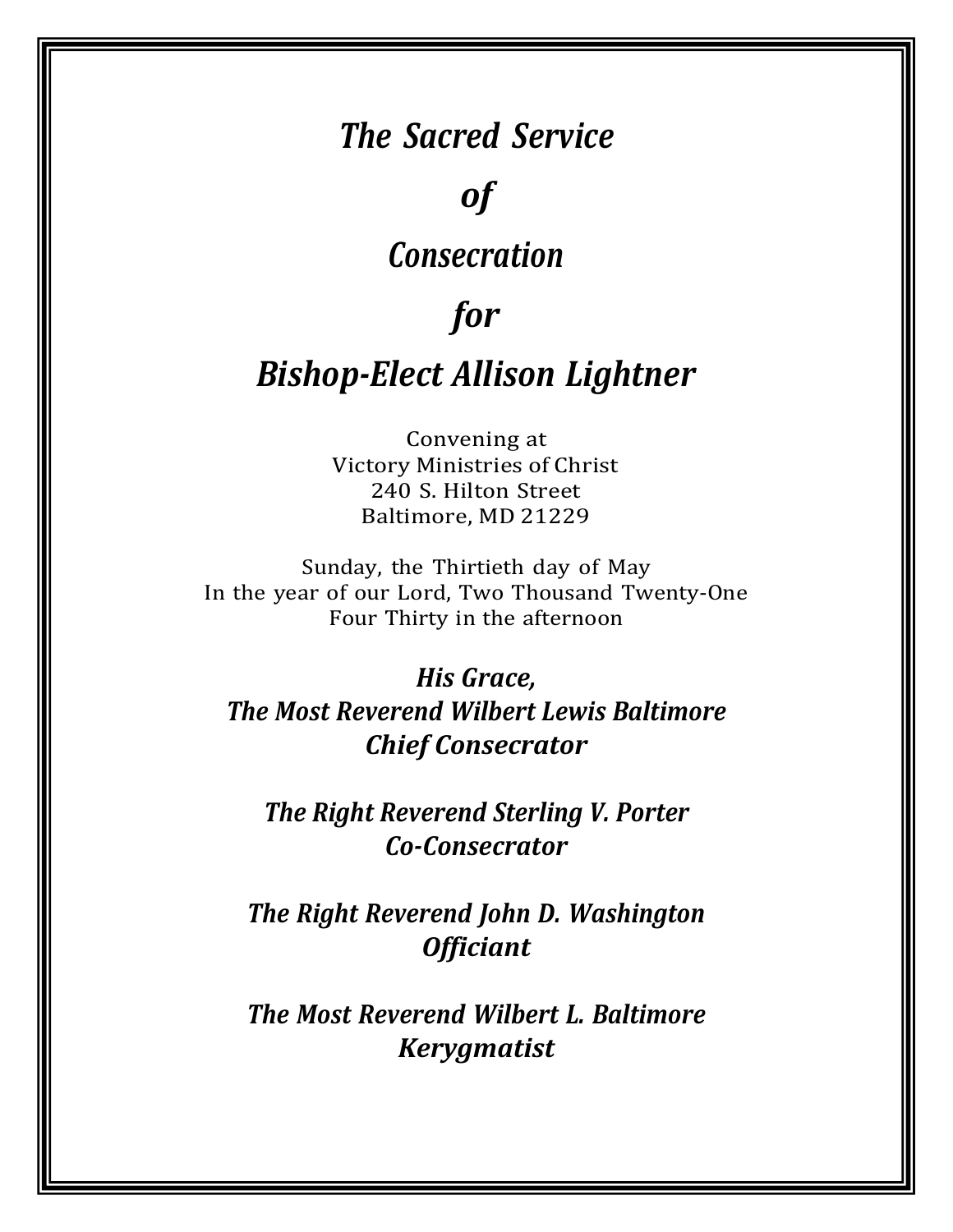## *Biographical Sketch of*

## The Most Reverend Bishop Wilbert Lewis Baltimore



Born in Jefferson County, West Virginia to the late E. Eugene and Frances Baltimore, Bishop Wilbert L. Baltimore's ministerial gifts were exercised at an early age under the tutelage of his father, the late Bishop E. Eugene Baltimore, who was the Pastor of the Baltimore Temple Church in Ranson, West Virginia and also President and Senior Bishop of the King's Apostle Holiness Church of God, Incorporated. As he began to further seek the Lord concerning his ministry, God prepared him for a most unusual anointing. The Lord not only blessed him in a spiritual manner, but also in a way wherein he could communicate and relate to people on many levels.

Bishop Wilbert Baltimore was ordained as a licensed minister by the King's Apostle movement in 1965, where he held such positions as Minister of Music, Moderator of the Youth Conference and National Field Supervisor. In 1980, Dr. Baltimore was consecrated a Bishop in the movement. Over time, he was consecrated and served as Vice Bishop. In September of 1999, the Lord called Senior Bishop E. Eugene Baltimore to his eternal rest. Today, Chief Apostle Wilbert L. Baltimore stands as the Presidential and Apostolic Successor to his late Father.

In October of 1967, the Lord visited Apostle Wilbert Baltimore in a vision and showed him a field that needed harvesting – some of the crop was ripe and some was not. The Lord then equipped and directed him to move his family to Maryland. In March of the following year, the Holy Temple Church of God was established. Under Apostle Baltimore's guidance and leadership, the Holy Temple Church of God has now become the Holy Temple Cathedral (HTC); having moved from a little building in Jessup, MD with 4 members, to the "Church House" on (Anne) Arundel on the Bay in Annapolis, MD, to the "little church on the corner" at Kirby Lane and Dorsey Avenue, to building a church on 7.2 acres of property on Bestgate Road. On March 8, 2018, the Lord allowed HTC to purchase the former Sojourner-Douglass College campus at 135 Stepneys Lane in Edgewater, MD. The building consists of the Sanctuary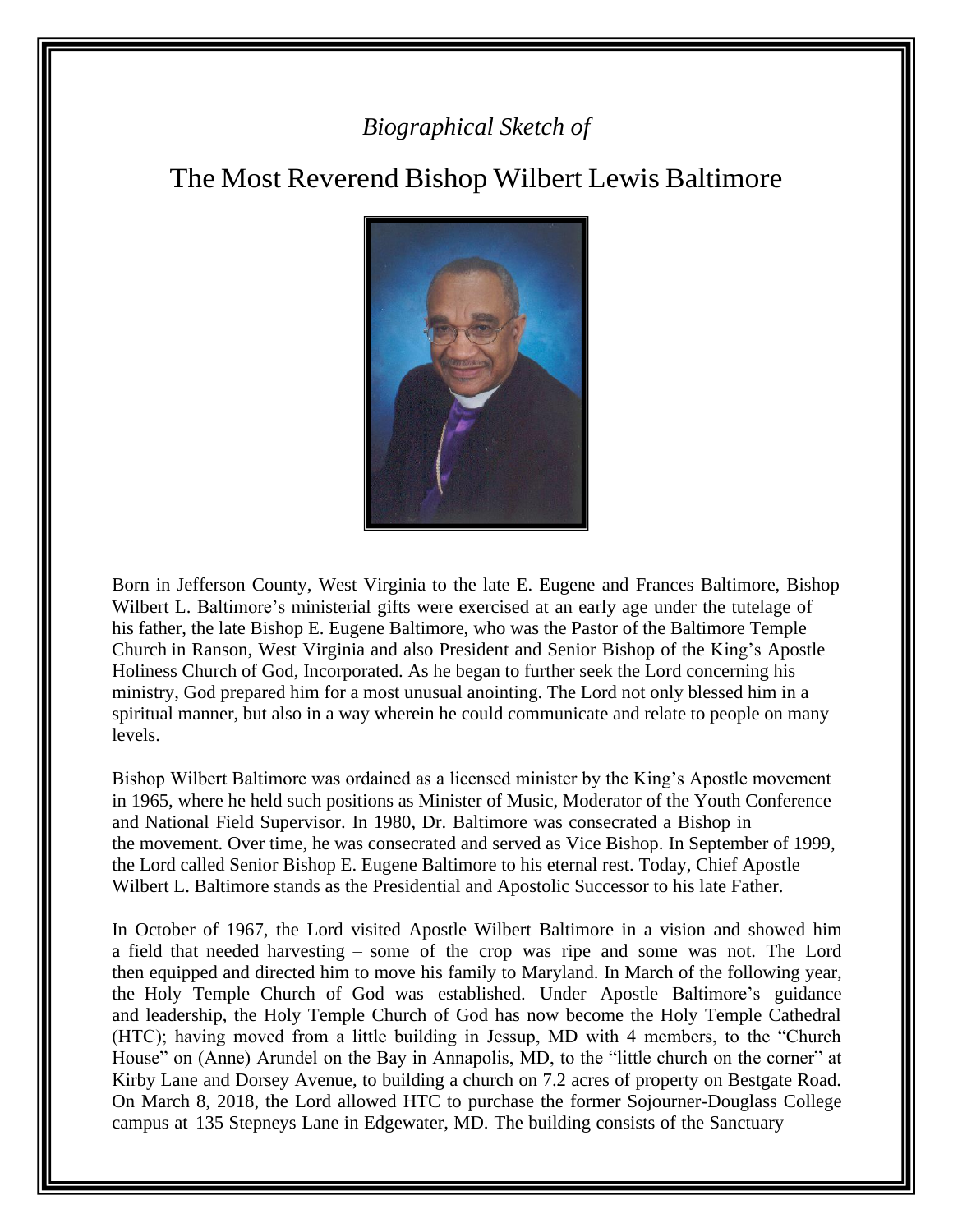which seats 170 people, 6 classrooms which seats 25 people, a Computer Lab, a Children's Room, a Chemistry Room, a Conference Room, a Health Room, a Bookstore, a Library, 2 Kitchens, an Administrative Suite with 8 offices and the "EMBRACE," a beautiful memorial garden on the premises, erected in honor of civil rights activist Coretta Scott King. On this property, plans are currently underway to build a new edifice which will seat 650- 700 members. This has been Chief Apostle Wilbert Baltimore's vision, to provide a multipurpose complex that would be the General Headquarters to the King's Apostle Church World Ministries and that would serve the needs of the Holy Temple Cathedral and the surrounding communities.

Dr. Baltimore is an accomplished teacher, lecturer, minister, administrator, and musician, who in addition to his pastoral duties, was an elementary school Principal and Administrator in the Anne Arundel County School System. His academic accomplishments include a bachelor's degree in Elementary Education from Shepherd College; a Masters in Elementary Administration from the George Washington University; a Doctor of Divinity from the Trinity Hall College; a PhD in Religion from the North Carolina College of Theology; a Doctor of Biblical Studies from the North Carolina College of Theology; and appointment to "Who's Who," for the 2006-2009 National listing of the Heritage Registry. Chief Apostle Baltimore is the proud father of four daughters: Rochelle Eileen, Carol Antoinette, and the twins, Angela Louise, and the late Annette Lynn, and he is "Pop-Pop" to five grandsons: Kirk, Kameron, Marcus, Trent, and Traton.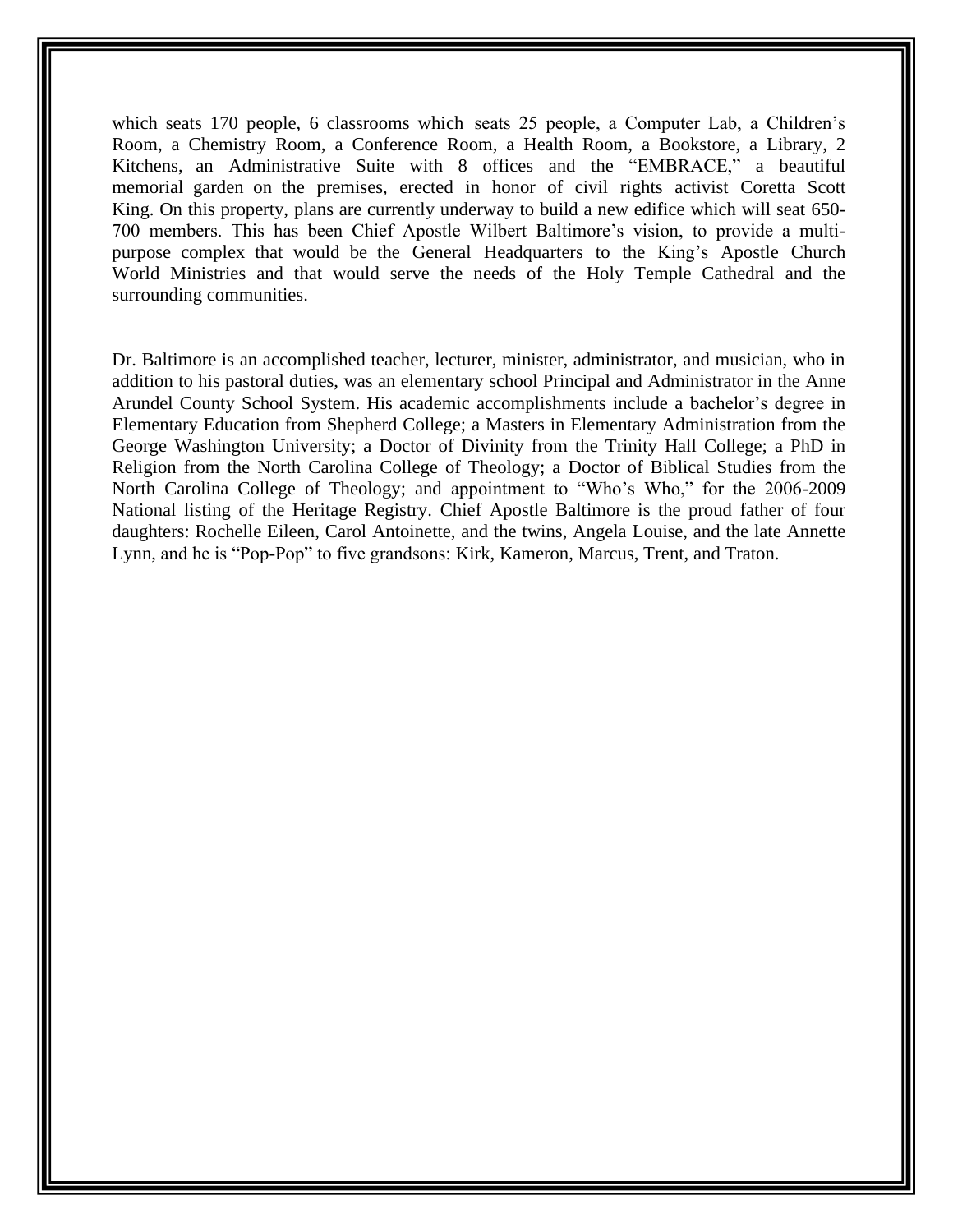## *Biographical Sketch of*

## Bishop Elect Allison Lightner



A native Baltimorean, Bishop Elect Allison Fowlkes Lightner was raised in Baltimore County, Maryland. She was educated in the Baltimore County Public School system and is a graduate of Woodlawn High School. She preached her initial sermon on October 19, 2003. After which she was trained and nurtured by her former pastor and mother in ministry [Rev. Dr. Frances "Toni"](http://www.freedomtempleamez.groupsite.com/) [Draper.](http://www.freedomtempleamez.groupsite.com/)

Bishop Elect Lightner's ministerial roots are in the African Methodist Episcopal Zion Church (AME Zion). She received two levels of ordination, deacon and elder, 2008 and 2009, respectively. In May 2008 she founded the New Light AME Zion Church.

After 5 years of service in the AME Zion Church, Bishop-Elect Lightner was ordained under the apostolic covering of [Dr. Karen S. Bethea a](http://www.ksbmin.org/)nd the Set the Captives Free Pastoral Alliance on December 28, 2014. With this transition the beloved New Light AME Zion Church was transformed to Light of the World Outreach Center. Bishop Elect served as the Senior Pastor for 11 years.

January 2020 Bishop-Elect Lightner transitioned under the apostolic covering of Apostle Wilbert L. Baltimore, Chief Apostle of King's Apostle Church International, Incorporated. She was elected to the office of Bishop in October 2020.

In addition to serving as the apostolic leadership of Kingdom Lighthouse Assemblies (KLA) she is the Executive Director of Lighthouse Community Development Corporation. A Non-profit organization whose main focus is to be a hub in the community; and to assist with the needs of those who live in the community.

Bishop Elect holds a Bachelor of Arts degree in Biblical Studies and will complete her Master of Divinity in Pastoral Leadership in December 2021.

Bishop Elect Lightner is married to her devoted husband, Deacon John Lightner. Together they share six wonderful children.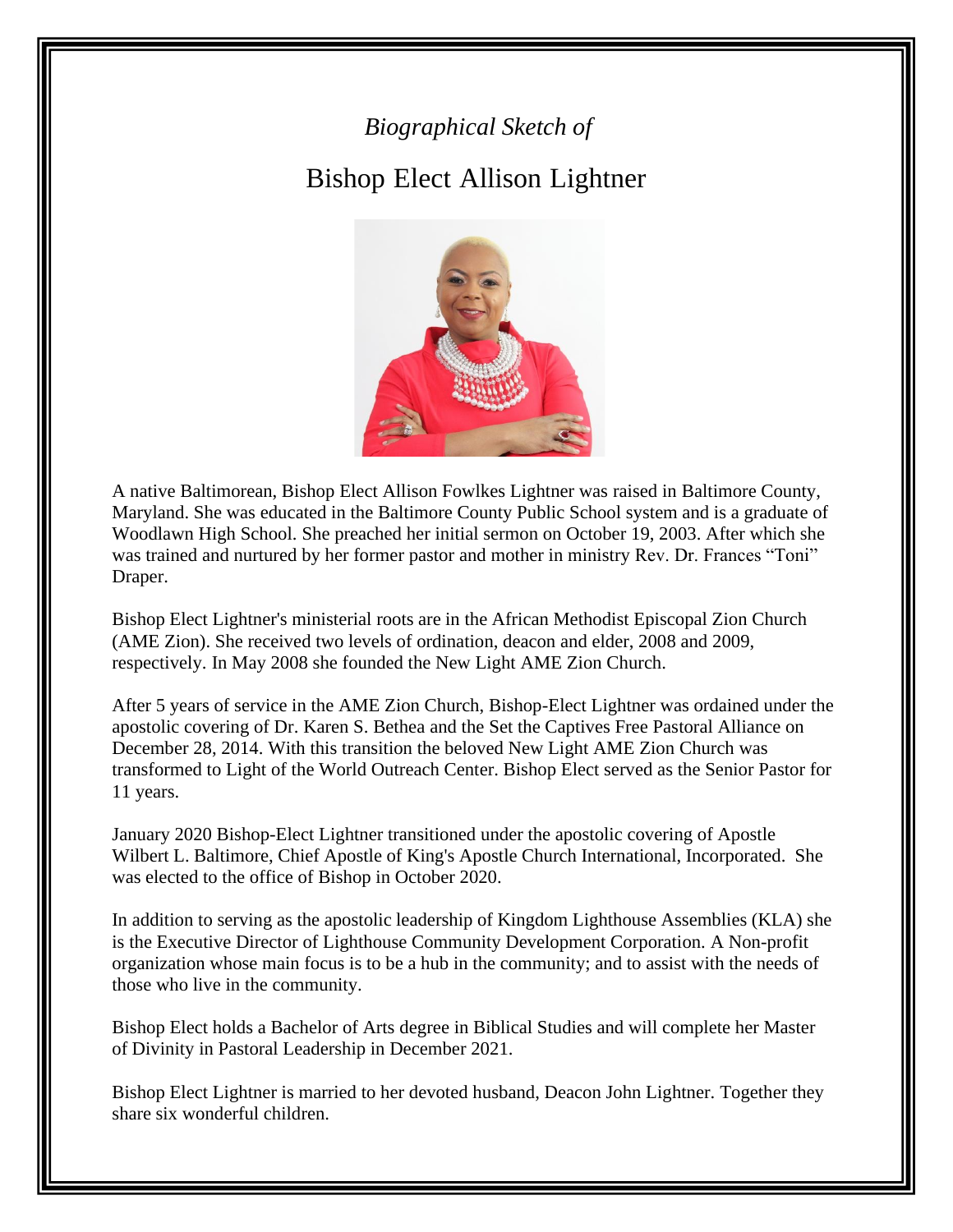#### PREFACE TO THEORDINAL

The Holy Scriptures and ancient Christian writers make it clear that from the apostle's time, there have been different ministries within the Church. In particular, since the time of the New Testament, three distinct orders of ordained ministers have been characteristic of Christ's Holy Catholic (Universal) Church. First, there is the Order of Bishops who carry on the apostolic work of leading, supervising and uniting the church. Secondly, associated with them are the presbyters, or ordained elders, in subsequent times generally known as priests. Together with the bishops, they take a part in the governance of the Church, in the carrying out of its missionary and pastoral work, and the preaching of the Word of God and administering His Holy Sacraments. Thirdly, deacons assist the bishops and elders in all of this work. It is also a special responsibility of deacons to minister in Christ's Name to the poor, the sick, the suffering, and the helpless.

The persons who are appointed and recognized by the Church as being called by God to the ordained ministry are admitted to these sacred orders by solemn prayer and the laying on of Episcopal hands. It has been, and is, the intention and purpose of this Church to maintain and continue these three orders; and for this purpose, these services of ordination and consecration are appointed. No persons are allowed to exercise the offices of bishop, elder, deacon, or wear insignia of this Church unless they are so ordained or have already received such ordination with the laying on of the hands by bishops who are themselves duly qualified to confer Holy Orders.

It is also recognized and affirmed that the threefold ministry is not the exclusive property of this portion of Christ's Universal Church, but it is a gift from God for the nurture of His people and the proclamation of His Gospel everywhere. Accordingly, the manner of ordaining in this Church is to be such as has been and is most generally recognized by Christian people as suitable for conferring the sacred orders of bishop, elder, and deacon.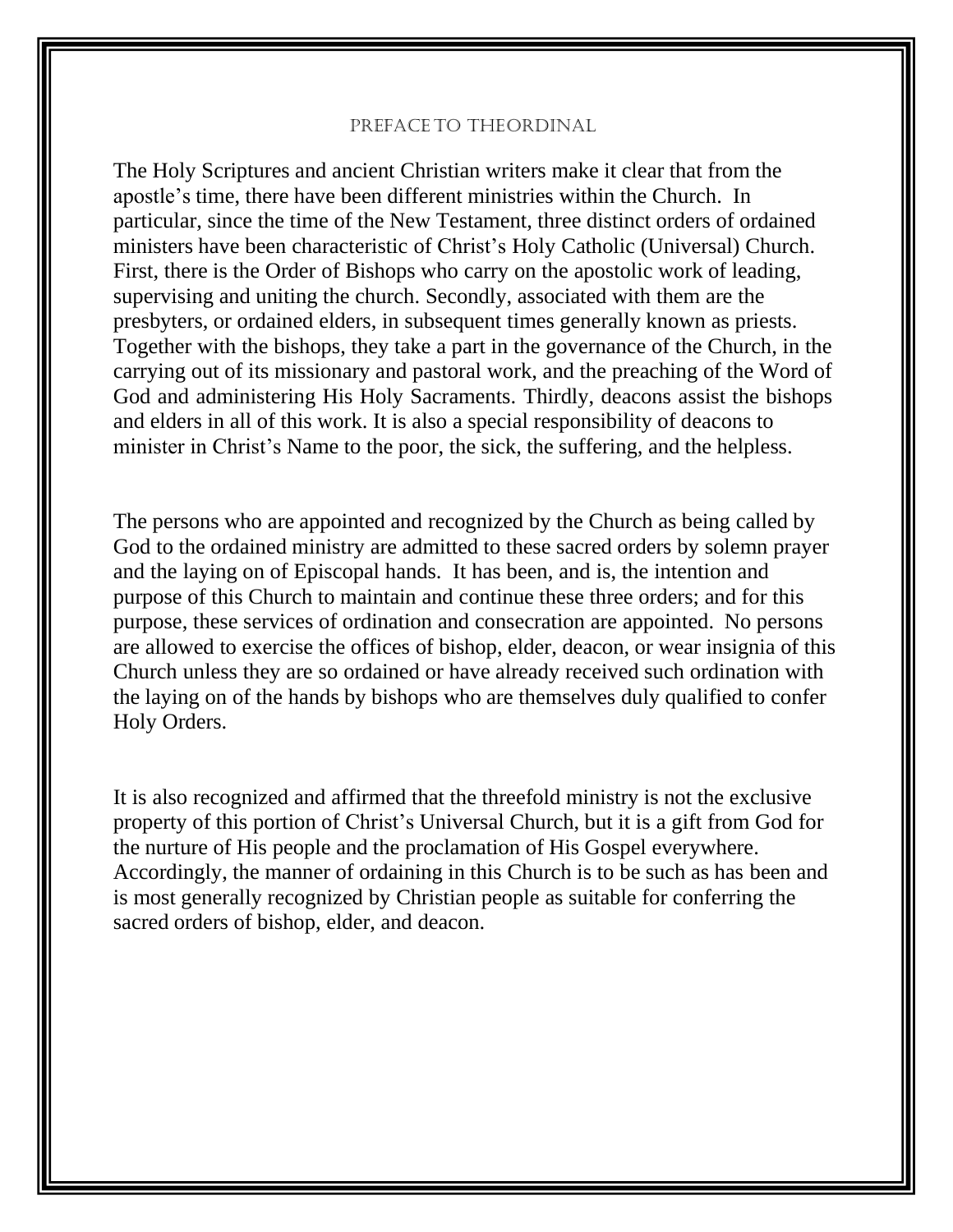## **The Consecration of the Vestments And The Signing of the Credentials**

## 3:30 p.m. The Honorable Chief Apostle Wilbert Lewis Baltimore Presiding

*During this closed ceremony in the Episcopal chamber, the Bishop-Elect will be inducted into the College of Bishops, with bishops, presbyters, adjutants, and designated deacons in attendance. The first vestment is granted to the Ordinand for the episcopacy and the bishops present endorse all credentials. The seals of the Church, the Episcopacy are affixed to the documents during this solemn ceremony.*

Hymn

Opening Prayer

Scripture ............................................................................................................. Timothy 3:1-9

Affirmation

The Signing of Credentials

*Bishop's Credentials The Affirmation of the Sacred College of Bishops*

The Consecration of Vestments *Cassock, Rochet, Cincture, Zucchetto, Chimere, Mitre, Tippet Cope, Crozier, Cross, Ring and Bible*

Prayer of Consecration.................................................................. Episcopal Appointment

The Robing of Vestment

Processional to the Sanctuary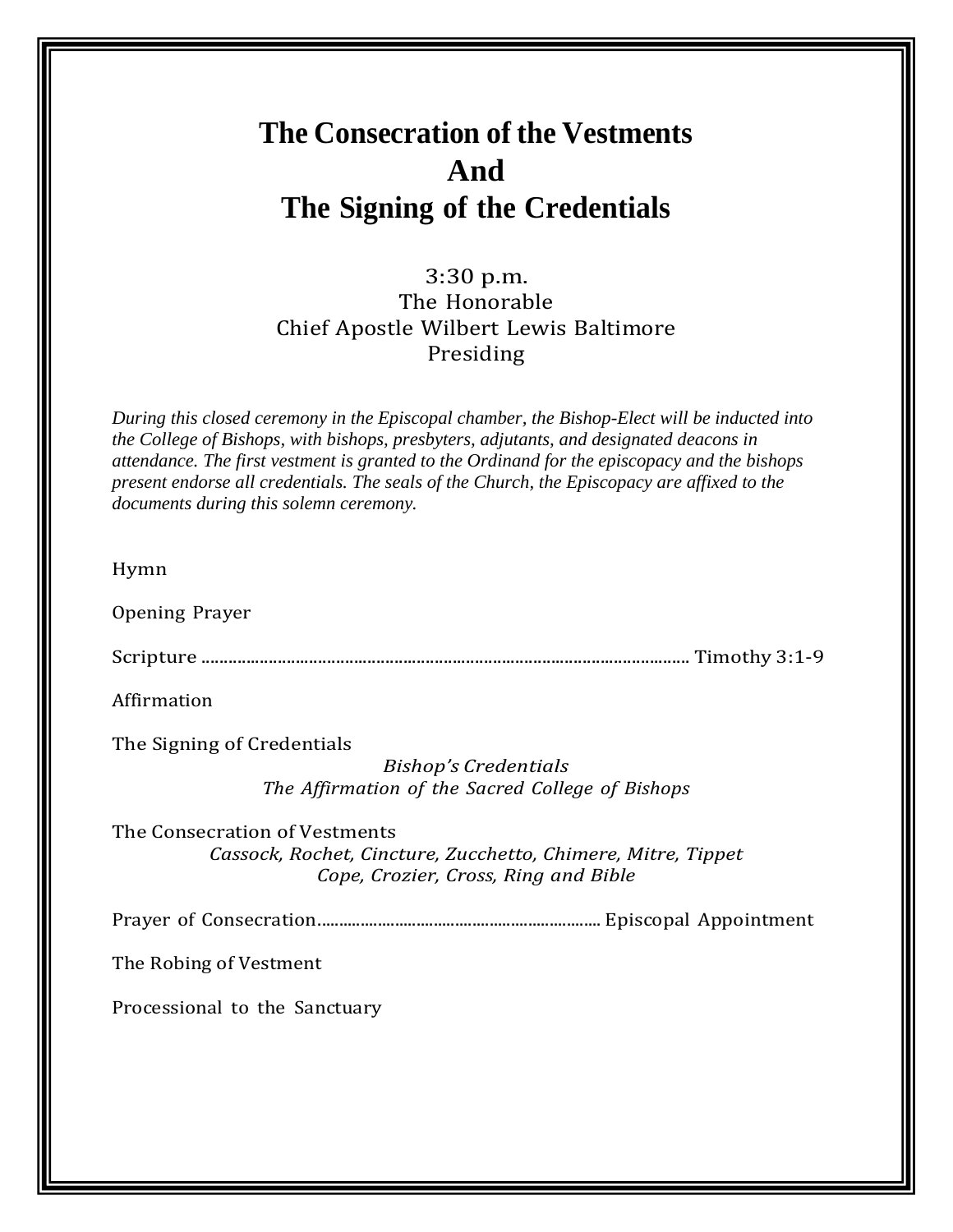## \***The Order of Processions**

Officers of Kingdom Lighthouse Assemblies & Light of the World Outreach Center Elders of Kingdom Lighthouse Assemblies & Light of the World Outreach Center Diaconate of Kingdom Lighthouse Assemblies & Light of the World Outreach **Center** 

## **\* THE EPISCOPAL PROCESSION**

#### **The Cross Bearer**

**The Chief Adjutant**

**Adjutants** Visiting Bishops

**Adjutants** Sacred College of Bishops

> **Adjutants** The Bishop-Elect

## **Adjutants**

The Kerygmatist

**Adjutants** The Co-Consecrators

**Adjutants** The Chief Consecrator

*\* Congregation Please Stand*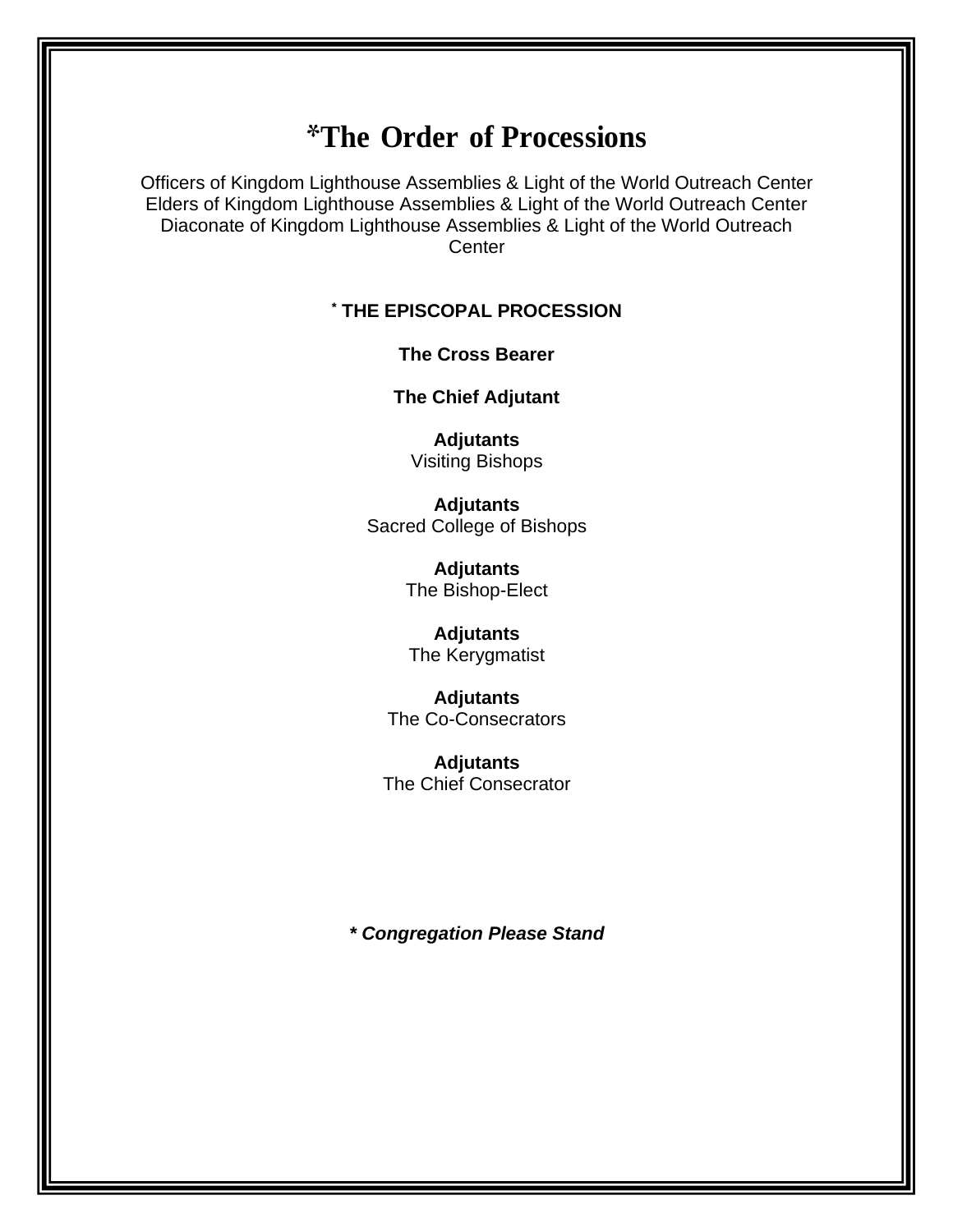## **The Order of Service**

**PRELUDE -** *Medley of Melodies, Hymns & Spiritual Songs*

### **THE ENTRANCE: "***Holy, Holy, Holy" – All Standing*

Holy, holy, holy! Lord God Almighty! Early in the morning our song shall rise to thee. Holy, holy, holy! Merciful and mighty, God in three persons, blessed Trinity!

Holy, holy, holy! All the saints adore thee, Casting down their golden crowns around the glassy sea; Cherubim and seraphim falling down before thee, Which wert, and art, and evermore shalt be.

Holy, holy, holy! Though the darkness hide thee, Though the eye of sinful man thy glory may not see, Only thou art holy; there is none beside thee, Perfect in power, in love and purity.

Holy, holy, holy! Lord God Almighty! All thy works shall praise thy name, in earth and sky and sea. Holy, holy, holy! Merciful and mighty, God in three persons, blessed Trinity.

*With Processions being ended, the congregation remains standing and sings The Hymn.*

**THE HYMN OF CELEBRATION** *My Hope is Built on Nothing Less*

My hope is built on nothing less Than Jesus' blood and righteousness. I dare not trust the sweetest frame, But wholly trust in Jesus' Name.

When darkness seems to hide His face, I rest on His unchanging grace. In every high and stormy gale, My anchor holds within the veil.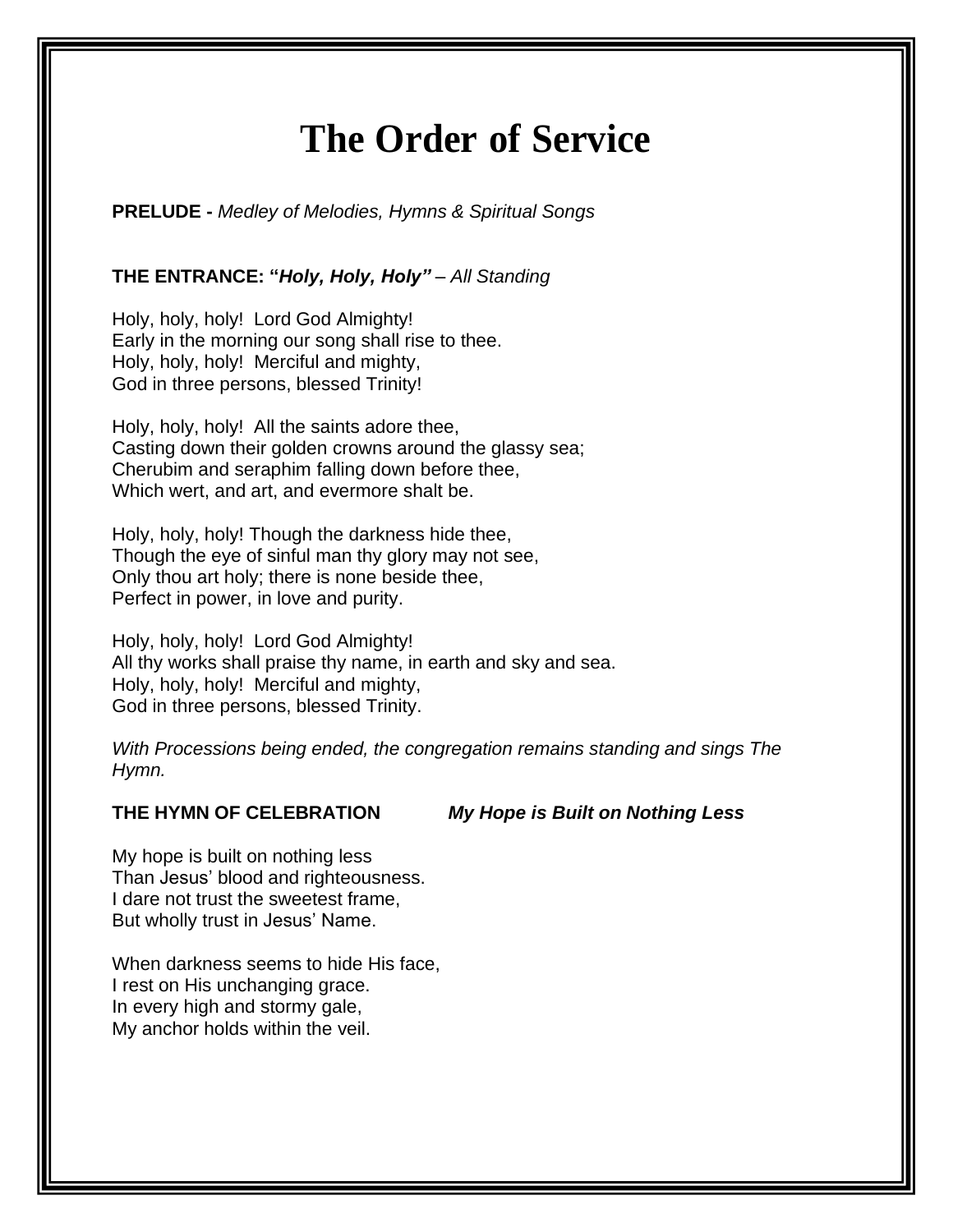His oath, His covenant, His blood, Support me in the whelming flood. When all around my soul gives way, He then is all my Hope and Stay.

When He shall come with trumpet sound, Oh may I then in Him be found. Dressed in His righteousness alone, Faultless to stand before the throne.

*Refrain*

*On Christ the solid Rock I stand, All other ground is sinking sand; All other ground is sinking sand.*

*The people standing the Officiant says:*

**"Whoever would be great among you must be your servants, and whoever would be first among you must be slave of all. For the Son of Man also came not to be served but to serve, and to give his life as ransom for many." Mark 10:43-45 RSV.**

*The Bishop appointed shall* say: **To God, our Father and the Lord Jesus Christ be glory in the church.**

**People:** From generation to generation forever. Amen.

#### *The Bishop then* says:

**Almighty and everlasting God by your Spirit the whole body of your faithful people is governed and sanctified: receive our prayers which we offer before you for all members of your "Holy Church that in their vocation and ministry they may truly serve you through our Lord and Savior Jesus Christ.**

*People:* **Amen.**

*The congregation may be seated.*

**MINISTRY OF MUSIC** *(Sister Susie McNeill)* **"His Eye is On the Sparrow"**

*The Officiant says:* **Let us pray.**

**Eternal Father, through your Holy Spirit you have appointed many, bless your servant Allison now called to be a bishop. Maintain her in your truth, renew her in your holiness, and make her your ever faithful servant, through Jesus Christ Our Lord**

*People:* **Amen.**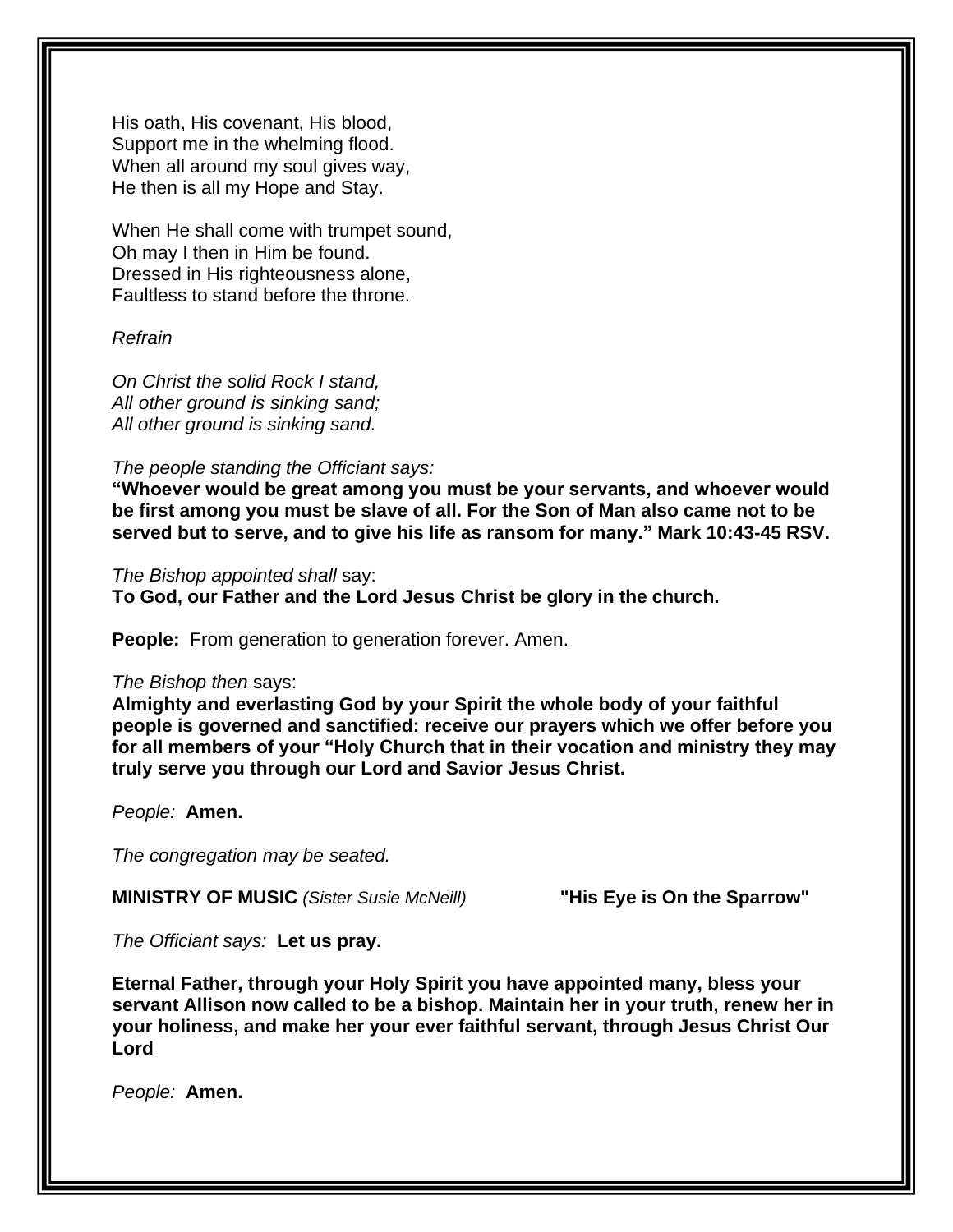### **THE COLLECT OF THE DAY**

#### *The Officiant and people shall read together:*

**God, you gave your servants grace eloquently to proclaim your righteousness in the great congregation, and fearlessly to bear reproach for the honor of your Name. Mercifully grant to all bishops and pastors such excellence in preaching and faithfulness in ministering your word that your people may be partakers with them of the glory that shall be revealed; through Jesus Christ our Lord, who lives and reigns with you and the Holy Spirit, one God, now and forever. Amen.**

*People:* **Threefold Amen.**

**MINISTRY OF MUSIC** *(REBIRTHING MINISTRIES VOICES OF INSPIRATION)*

#### **THE MINISTRY OF THE WORD**

#### **THE OLD TESTAMENT LESSON**

*Elder Leslie Thurman (says):* **A Lesson from the Word of God written in the fortysecond chapter of the Book of the Prophet Isaiah beginning at the first verse.**

"Behold! My Servant whom I uphold, My Elect One *in whom* My soul delights! I have put My Spirit upon Him; He will bring forth justice to the Gentiles.

He will not cry out, nor raise *His voice,* Nor cause His voice to be heard in the street.

A bruised reed He will not break, And smoking flax He will not quench; He will bring forth justice for truth.

He will not fail nor be discouraged, Till He has established justice in the earth; And the coastlands shall wait for His law."

Thus says God the LORD, Who created the heavens and stretched them out, Who spread forth the earth and that which comes from it. Who gives breath to the people on it, And spirit to those who walk on it:

"I, the LORD, have called You in righteousness, And will hold Your hand;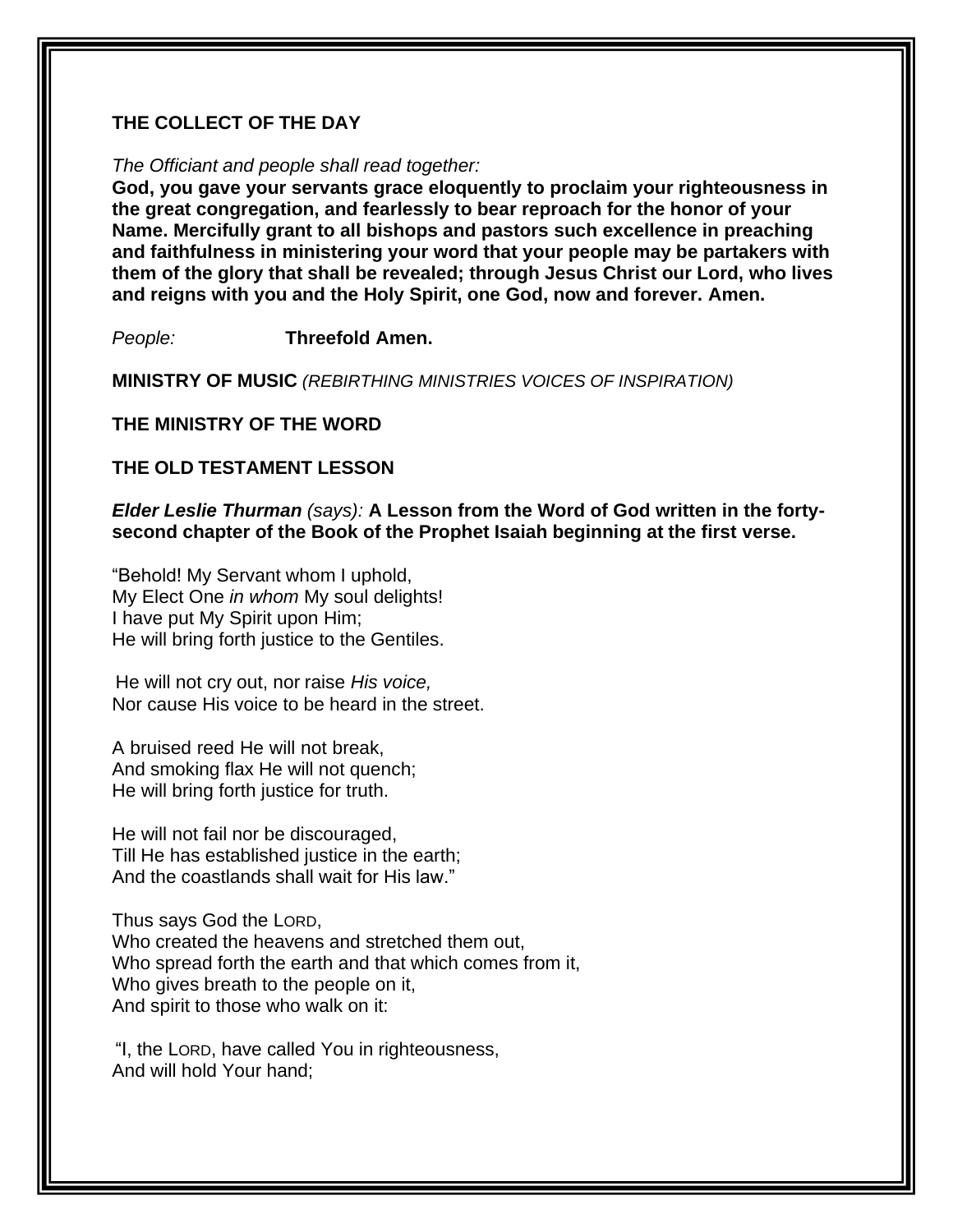I will keep You and give You as a covenant to the people, As a light to the Gentiles,

To open blind eyes, To bring out prisoners from the prison, Those who sit in darkness from the prison house.

I *am* the LORD, that *is* My name; And My glory I will not give to another, Nor My praise to carved images.

Behold, the former things have come to pass, And new things I declare; Before they spring forth I tell you of them."

*After the Lesson, the reader says:* **This is the Word of the LORD**

*People:* **Thanks be to God**

## **THE EPISTLE**

### *Elder-Elect Cynthia Wright (says): A* **Reading from the fourth chapter of Paul's Second Epistle to the Corinthians beginning at verse one.**

Therefore, since we have this ministry, as we have received mercy, we do not lose heart. But we have renounced the hidden things of shame, not walking in craftiness nor handling the word of God deceitfully, but by manifestation of the truth commending ourselves to every man's conscience in the sight of God. But even if our gospel is veiled, it is veiled to those who are perishing, whose minds the god of this age has blinded, who do not believe, lest the light of the gospel of the glory of Christ, who is the image of God, should shine on them. For we do not preach ourselves, but Christ Jesus the Lord, and ourselves your bondservants for Jesus' sake. For it is the God who commanded light to shine out of darkness, who has shown in our hearts to *give* the light of the knowledge of the glory of God in the face of Jesus Christ. But we have this treasure in earthen vessels, that the excellence of the power may be of God and not of us. *We are* hard-pressed on every side, yet not crushed; *we are* perplexed, but not in despair; persecuted, but not forsaken; struck down, but not destroyed— always carrying about in the body the dying of the Lord Jesus, that the life of Jesus also may be manifested in our body. For we who live are always delivered to death for Jesus' sake, that the life of Jesus also may be manifested in our mortal flesh. So, then death is working in us, but life in you.

*After the Lesson, the reader says:* **This is the Word of the LORD.**

**People:** Thanks be to God.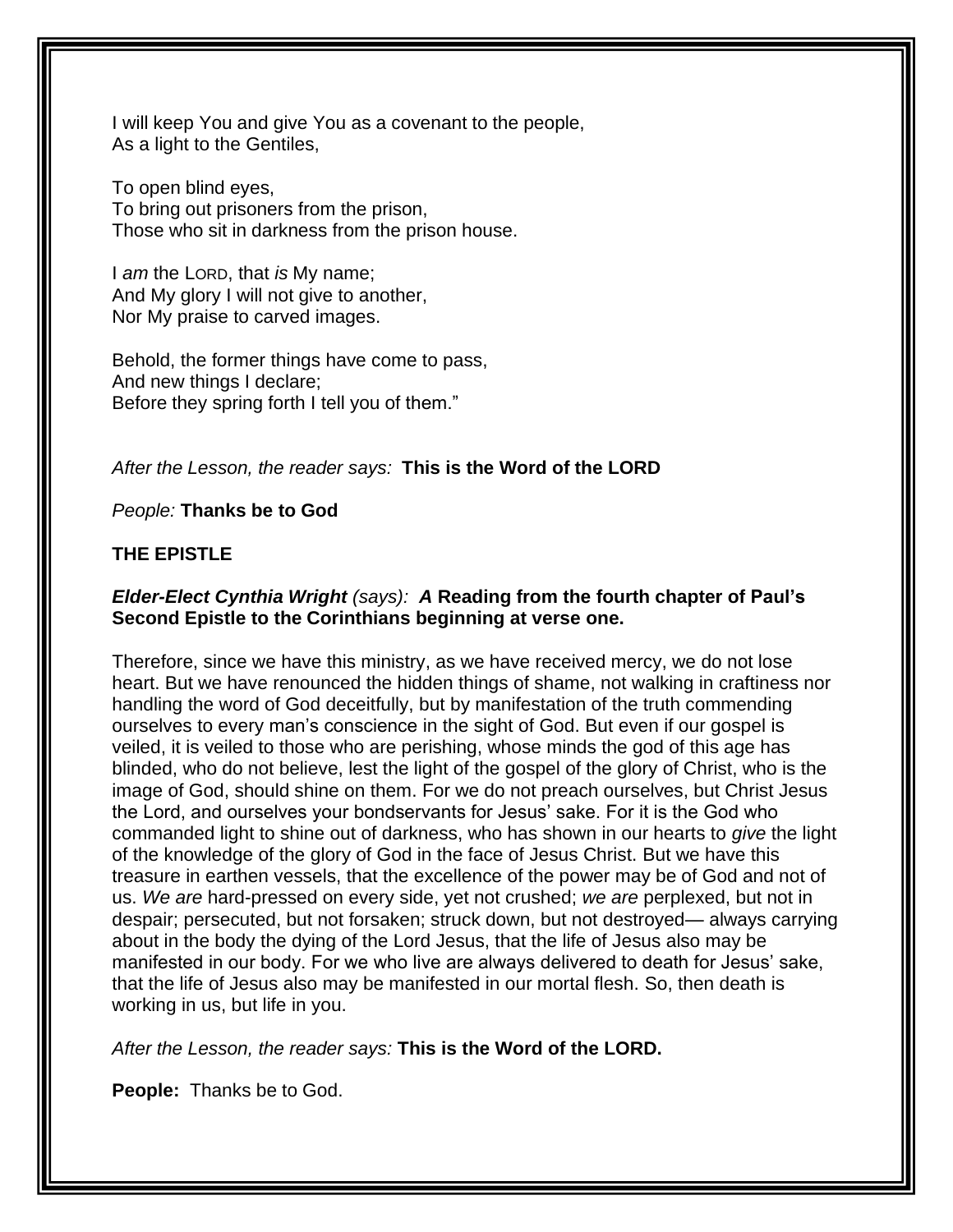### **THE HOLY GOSPEL**

### *Then all standing, Bishop Travis M. Buckley (says):*

"I am the good shepherd. The good shepherd gives His life for the sheep. But a hireling, *he who is* not the shepherd, one who does not own the sheep, sees the wolf coming and leaves the sheep and flees; and the wolf catches the sheep and scatters them. The hireling flees because he is a hireling and does not care about the sheep. I am the good shepherd; and I know My *sheep and* am known by My own. As the Father knows Me, even so I know the Father; and I lay down My life for the sheep. And other sheep I have which are not of this fold; them also I must bring, and they will hear My voice; and there will be one flock *and* one shepherd.

*After the Gospel, the Reader says:* **This is the Gospel of Christ.**

*People:* **Praise to Christ our Lord.**

## **THE OFFERTORY**

**HYMN OF PREPARATION** *(REBIRTHING MINISTRIES VOICES OF INSPIRATION)*

### **THE KERYGMA**

## *The Most Reverend Wilbert L. Baltimore, D.D., Ph.D.*

Chief Apostle, Senior Bishop and General President King's Apostle Church International, Inc. Senior Pastor Holy Temple Church of God International, Inc. Annapolis, Maryland

**HYMN OF CONSECRATION**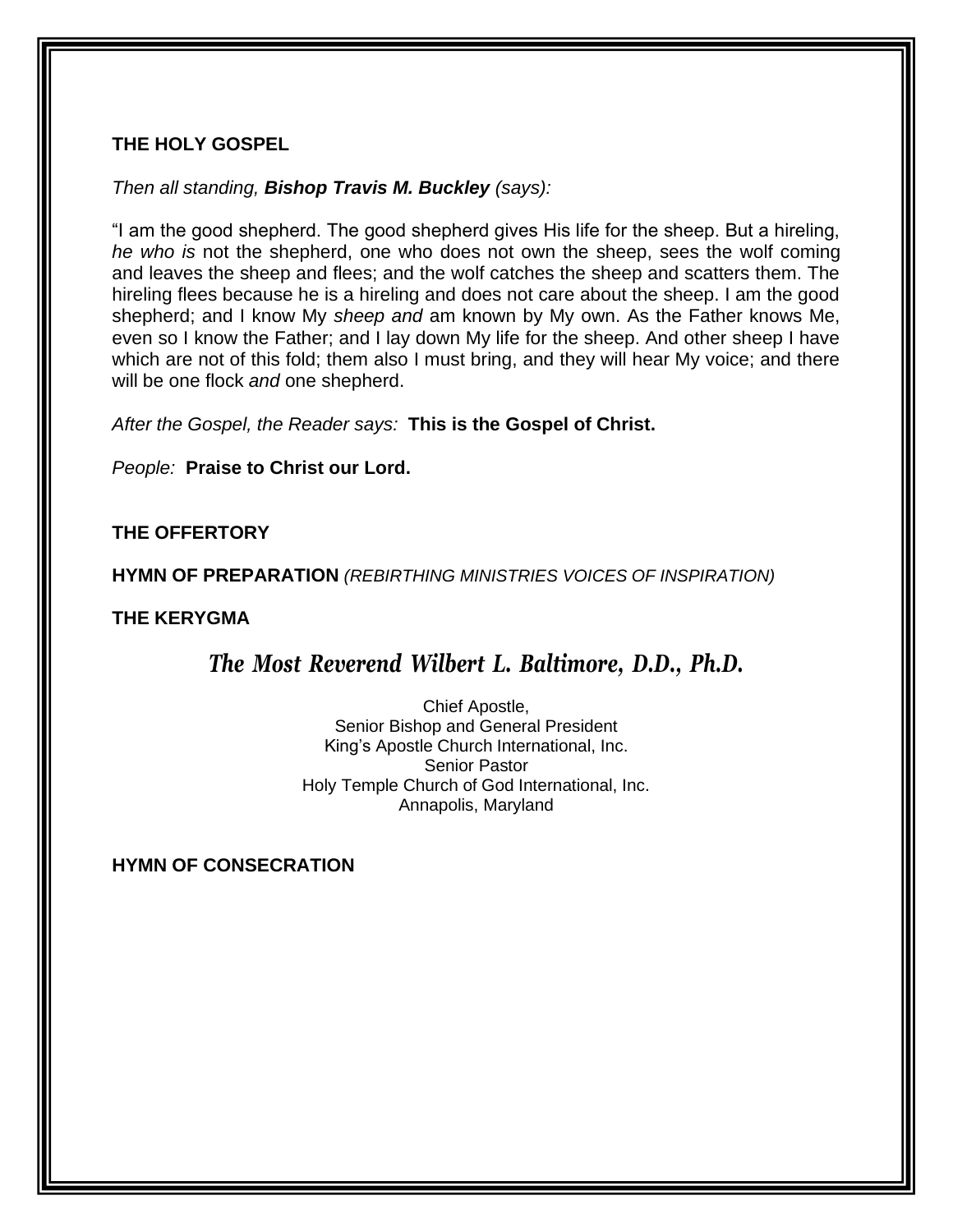## **The Rite of Ordination and Consecration**

## **The Presentation**

*The bishops and people sit. Representatives of the church, both Elders and Lay persons, standing before the Chief Consecrator, present the Bishop-Elect saying:*

**Your Grace, Bishop of the Church of God, the officers, clergy, and people of the jurisdictions of Kingdom Lighthouse Assemblies and Light of the World Outreach Center trusting in the guidance of the Holy Spirit, have accepted Allison Lightner to be our Bishop. We therefore ask you to lay your hands upon her in the Name of Jesus Christ and in the power of the Holy Spirit to consecrate her Bishop in the one, holy, ecumenical, and apostolic church.**

*Presiding Prelate directs:*

**Let the Authority of the Ordination be read.**

*The General Secretary of said organization shall read the letter of Mandate of Appointment.*

When the *reading of The Mandate is ended, the Chief Consecrator requires the following promise from the Bishop-Elect.*

## **The Declaration**

*The Presiding Bishop now requires the following promise from the Bishop-Elect.*

*The Bishop-Elect makes the following declaration:*

**In the Name of our Lord Jesus Christ, I, Allison Lightner, chosen bishop of the Church solemnly declare that I do believe the Holy Scriptures of the Old and New Testament to be the Word of God and to contain all things necessary to salvation; I do solemnly promise to conform to the doctrine, discipline and worship of the Church and I do pledge myself to render due obedience to the canons of this Church so help me God through Jesus Christ.**

*The Bishop-Elect signs the above Declaration in the sight of all present. The witnesses add their signatures.*

*All Stand*

*The Presiding Bishop then says the following words and asks the response of the people.*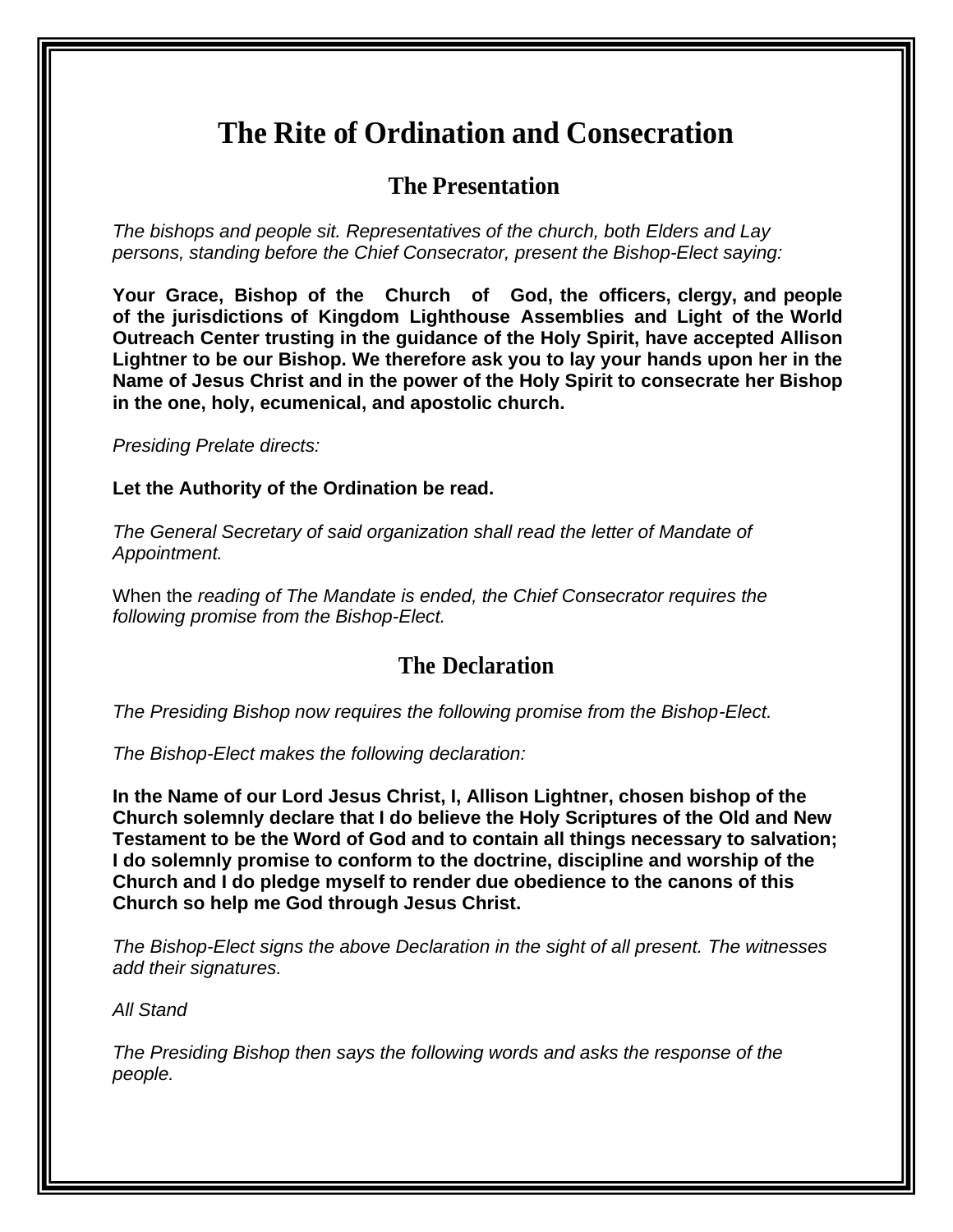## **The Apostolic Response**

**Brothers and sisters in Christ Jesus, you have heard testimony given that Allison Lightner has been duly and lawfully elected bishop of the Kingdom Lighthouse Assemblies, Incorporated to serve the Jurisdiction aforementioned. You have been assured of her suitability and that the Church has approved her for this sacred responsibility. Nevertheless, if any of you know any reason why we should not proceed, let this now be made known.**

*If no objection is made, the Presiding Prelate continues:*

**Is it your will that we ordain Allison Lightner?**

*The people respond in these words:* **That is our will.**

*Presiding Bishop says:* **Will you uphold Allison Lightner as Bishop?**

*The People respond in these words:* **We will.**

## **The Examination**

*All now sit, except the Bishop-Elect, who stands facing the bishops.*

*The Presiding Prelate addresses the Bishop-Elect.*

**My sister, Allison, a bishop is called to lead in serving and caring for the people of God and to work with them in the overseeing of the Church, promoting its mission, proclaiming Christ's death and resurrection, and working for justice and truth in the world.**

**As Bishop you will share with your fellow Bishops a special responsibility to maintain and further the unity of the Church, to uphold its discipline, and to guard its faith.**

**It will be your duty to watch over and pray for all those committed to your care, and to teach them, speaking in the Name of Jesus and interpreting His gospel; to govern the church after the example of the Apostles, to know your people and to be known by them; to celebrate and to provide for the administration of the Sacraments of the New Covenant to ordain elders and deacons, and to join in the ordaining of bishops; to guide those who serve with you and enable them to fulfill their ministry; and to be in all things a faithful pastor and wholesome example for the entire flock of Christ.**

*The Presiding Prelate then says:*

**In order that we may know your mind and purpose, and that you may be.**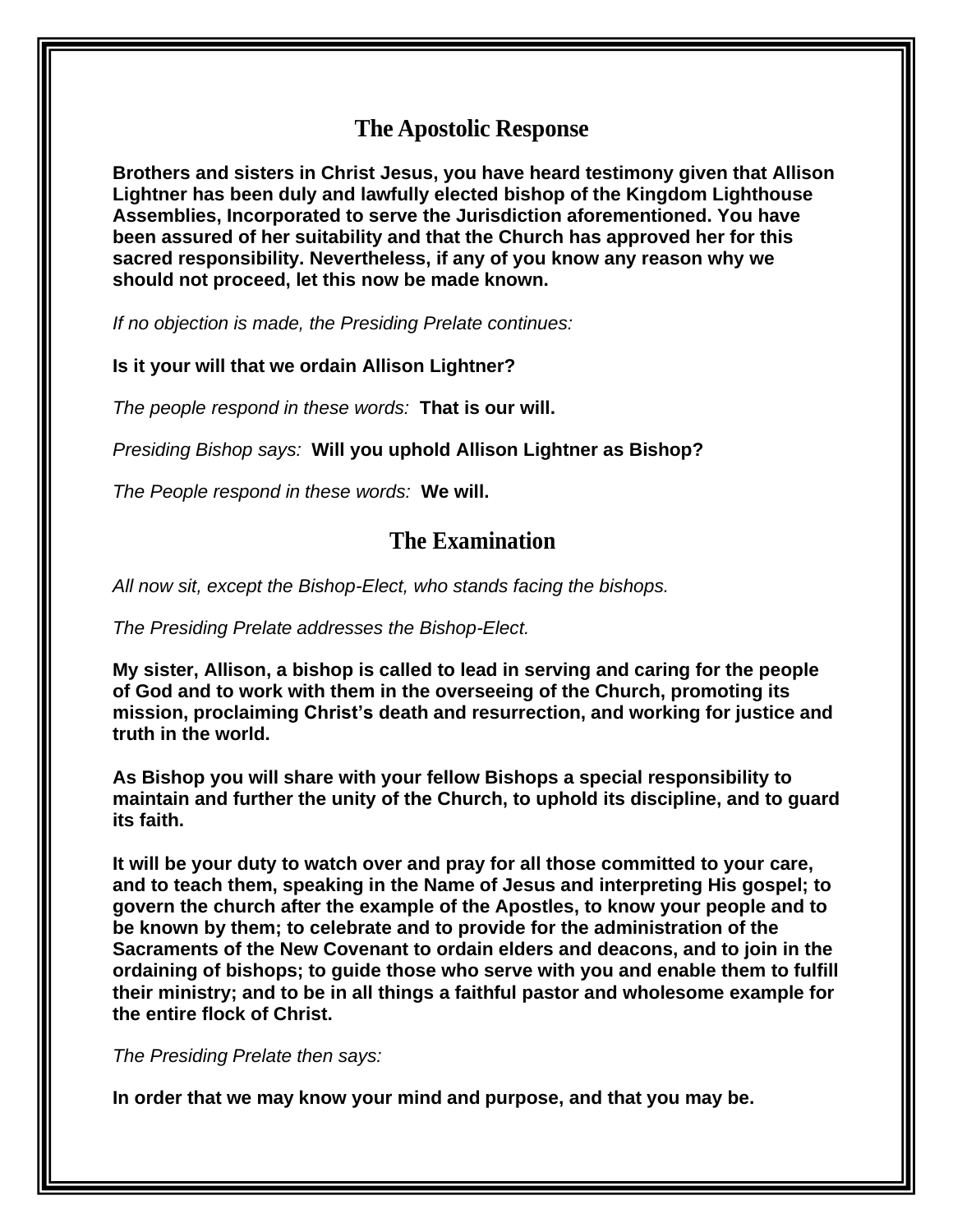**strengthened in your resolve to fulfill your ministry, you must answer the questions we now put to you.**

*The Presiding Prelate (Bishop):*

**Do you believe that God has called you to the Office of a Bishop in** *His* **Church?** *Answer:* **I do believe that God has called me.**

*Bishop:* **Will you accept this call and fulfill this trust in obedience to Christ?**

*Answer:* **I will obey Christ and will serve in His Name.**

- *Bishop:* **Do you accept the Holy Scriptures as uniquely revealing the work of God and containing all things necessary for eternal salvation through faith in Jesus Christ?**
- *Answer:* **I do accept them**.
- *Bishop:* **Will you teach and proclaim the Gospel of the Kingdom of God Inaugurated by Jesus and declare its meaning to the world?**
- *Answer:* **I will, by the help of God.**
- *Bishop:* **Will you devote yourself to prayer, to reading the Holy Scriptures, and to such studies as may deepen your faith and increase your love, reverence, and service to God?**
- *Answer:* **I will for the love of God.**
- *Bishop:* **Will you boldly proclaim and interpret the Gospel of Christ, enlightening the minds and stirring up the conscience of your people?**
- *Answer:* **I will, in the power of the Spirit.**
- *Bishop:* **Will you accept the discipline of the Church and faithfully exercise authority within it?**
- *Answer:* **I will by the help of God.**
- *Bishop:* **Will you be faithful in ordaining and commissioning those whom you believe God has called, and will you constantly guide, support, and encourage them and all others who minister in the Church?**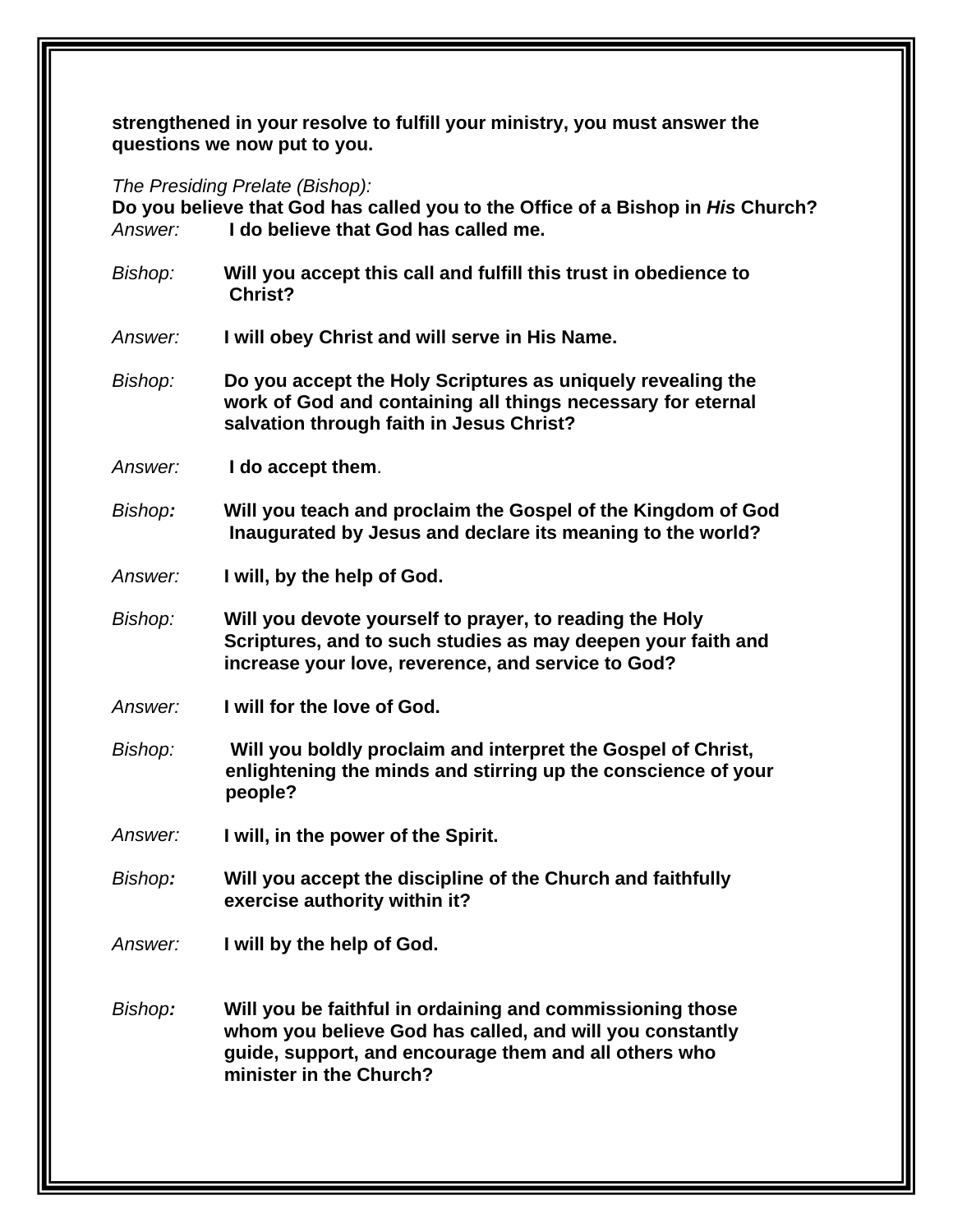| Answer: | By the help of God, I will.                                                                                                                                                                                                                                   |
|---------|---------------------------------------------------------------------------------------------------------------------------------------------------------------------------------------------------------------------------------------------------------------|
| Bishop: | Will you strive to fashion your own life and that of your family<br>and household according to the way of Christ, so that you<br>may be a wholesome example to all people?                                                                                    |
| Answer: | By the help of God, I will.                                                                                                                                                                                                                                   |
| Bishop: | Will you promote unity, peace, justice, and love among all<br>people and especially among those whom you serve?                                                                                                                                               |
| Answer: | I will by the help of God.                                                                                                                                                                                                                                    |
| Bishop: | As a chief elder and pastor, will you encourage and support all<br>baptized people in their gifts and ministries, nourish them<br>from the riches of God's grace, pray for them without ceasing,<br>and celebrate with them the sacraments of our redemption? |
| Answer: | I will in the Name of Christ, the Shepherd and Bishop of our<br>souls.                                                                                                                                                                                        |
| Bishop: | Will you be merciful to all, show compassion to the poor and<br>strangers, and defend those who have no helper?                                                                                                                                               |
| Answer: | I will for the sake of Jesus Christ.                                                                                                                                                                                                                          |

#### *The Presiding Prelate says:*

**Almighty God, who gives you the will to do all these things, grant you grace, and power to perform them, that He may complete the good work He has begun in you, through Jesus Christ our Lord.**

#### *The Presiding Prelate then says:*

**The Scriptures tell us that our Savior spent the whole night in prayer before He chose and sent forth His twelve apostles. Likewise, the apostles prayed before they appointed Matthias to be one of their examples and offer our prayers to Almighty God before we ordain Allison for the work to which we trust the Holy Spirit has chosen her.**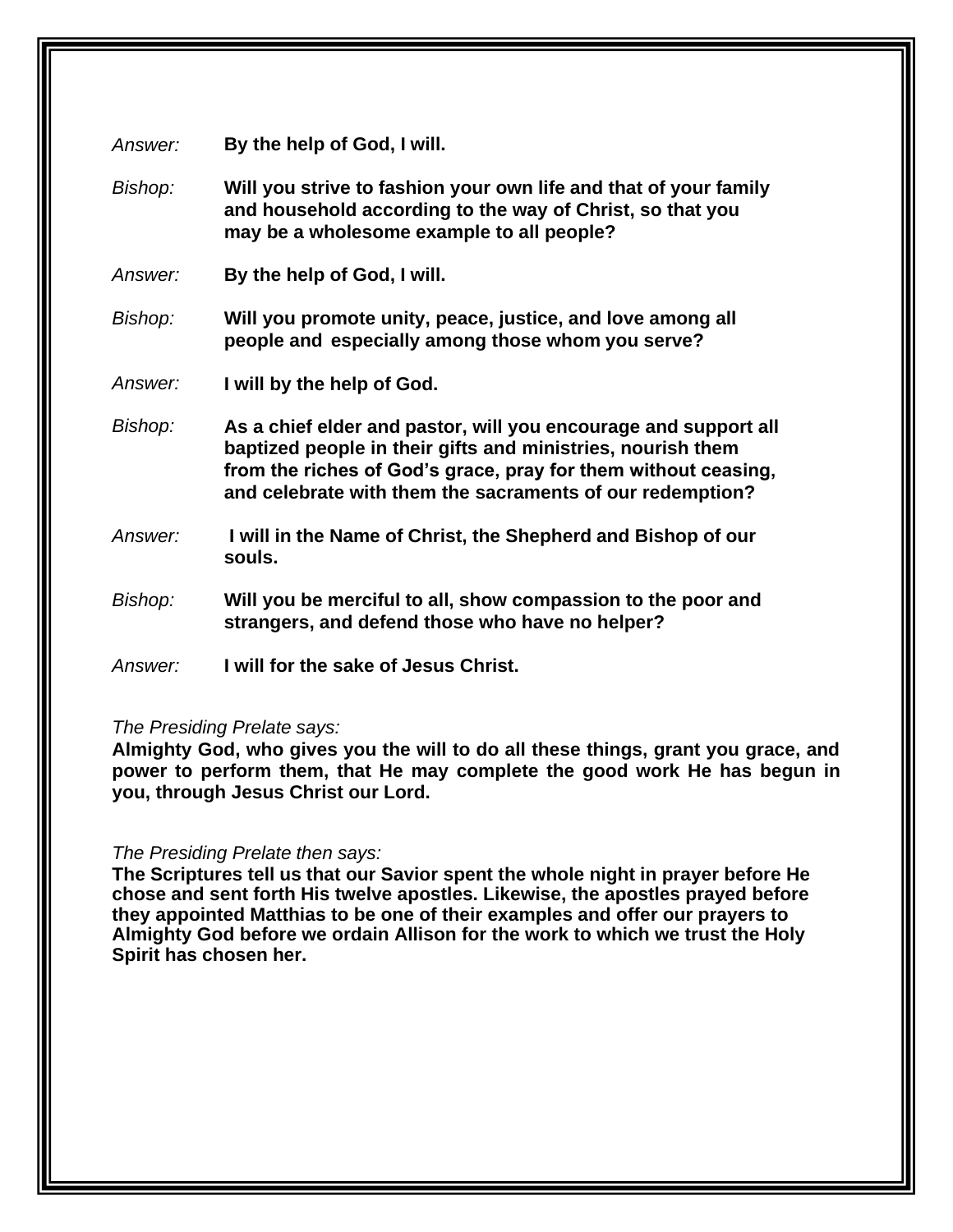## **The Consecration Ordination and Apostolic Affirmation**

*Bishop-Elect kneels before the Presiding Prelate. The other Bishops stand to the right and to the left of the Presiding Prelate. The Presiding Prelate stretches out his hand toward the Bishops and says:*

**We praise and glorify you, Almighty Father, because you have formed throughout the world a holy people for your own possession, a royal priesthood, a universal church.**

**We praise and glorify you because you have given us your only Son Jesus Christ to be the Apostle and High Priest of our faith, and the Shepherd of our souls.**

**We praise and glorify you that by His death He has overcome death, and that having ascended into heaven, He has given His gifts abundantly to your people, making some apostles: some prophets: some evangelists: some pastors and teachers: to equip them for the work of ministry and to build up His body.**

**And now we give you thanks that you have called this your servant, whom we consecrate in Your Name, to share this ministry entrusted to Your Church.**

*Now the Presiding Prelate and other Bishops lay their hands on the head of the Bishop-Elect, and the Presiding Prelate says:*

**Holy Spirit fill your servant Allison, whom we consecrate in the Name of Jesus to the office of a Bishop, and we affirm as an Apostle in the Church.**

*The Presiding Prelate then continues, with hands extended:*

**Almighty Father, fill this, your servant with the grace and power which you gave to your apostles; that she may lead those committed to her charge in proclaiming the gospel of salvation. Through her, increase your Church, renew this ministry, and unite its members in a holy fellowship of truth and love. Enable her as a true shepherd to feed and govern your flock; make her wise as a teacher, and steadfast as a guardian of the faith and sacraments. Guide and direct her in presiding at the worship of your people. Give her humility that she may use her authority to heal, not hurt; to build up, not to destroy. Deliver her from all evil, that as a ruler over your household and an ambassador for Christ, she may stand before you blameless, and finally, with all your servants, enter your eternal joy.**

**Accept our prayers, most merciful Father, through your Son Jesus Christ our Lord, to whom belongs glory and honor, worship, and praise, now and forever.**

*People:* **Threefold Amen.**

*The Presiding Prelate addresses the new Bishop:*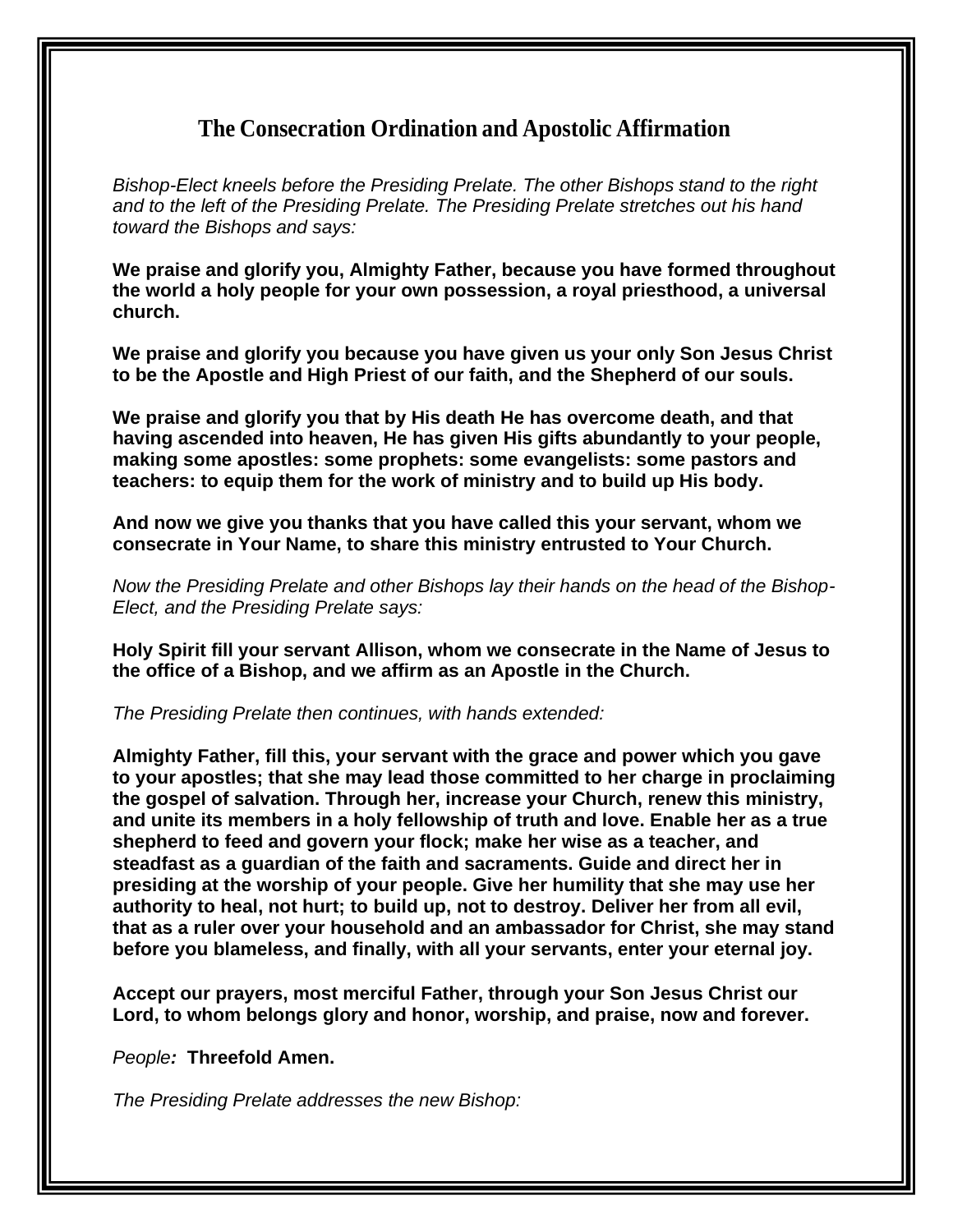**Allison, receive authority for the office and work of a Bishop and the works or gifts of an Apostle in the church of God, in the Name of the Father, and of the Son, and of the Holy Spirit. Amen. Remember to stir up the grace of God, which is within you, for God has not given us a spirit of fear, but of power and of love and of a sound mind.**

## **The Investiture of the Bishop**

*The People are seated, and the new Bishop arises from her knees.*

*The new Bishop is now vested according to the order of bishops. Earlier during the Induction/Investiture ceremony into the College of Bishops, the Episcopal appointments conferred were: Cassock, Cincture, Rochet, Chimere, and Bishop's Scarf.*

*The final and following appointment will be received. Adjutants present vestments: The College of Bishops will adorn the new Bishop as she receives the Episcopal appointments with explanation: Bible, Cross, Ring, Cope, Mitre, Crozier*

#### **THE ANOINTING OF THE NEW BISHOP**

*The Presiding Prelate anoints the Head of the new Bishop saying:*

**May Christ the Great High Priest by the holy anointing pour on you the fullness of spiritual blessing.**

*The people will all say:* **Amen.**

### **THE GIVING OF THE BIBLE**

*The appointed bishop brings the Bible, and the Presiding Prelate presents the Bible to the new Bishop, saying:*

**Receive the Holy Scriptures. Guard the faith of the Church, and feed by word and sacrament the flock of Christ committed to your care.**

**BLESSING AND GIVING OF THE PECTORAL CROSS AND BISHOP'S RING** *The appointed Bishop brings the Pectoral Cross and Bishop's Ring to the Presiding*

*Prelate who says a prayer of blessing over them.*

*The Presiding Prelate places the Pectoral Cross on* the *new Bishop saying:* **Receive this Cross, the sign of Salvation, and may you never be ashamed to confess the Faith of Christ Crucified, Risen, Ascended and Glorified.**

*The People will all say,* **Amen.**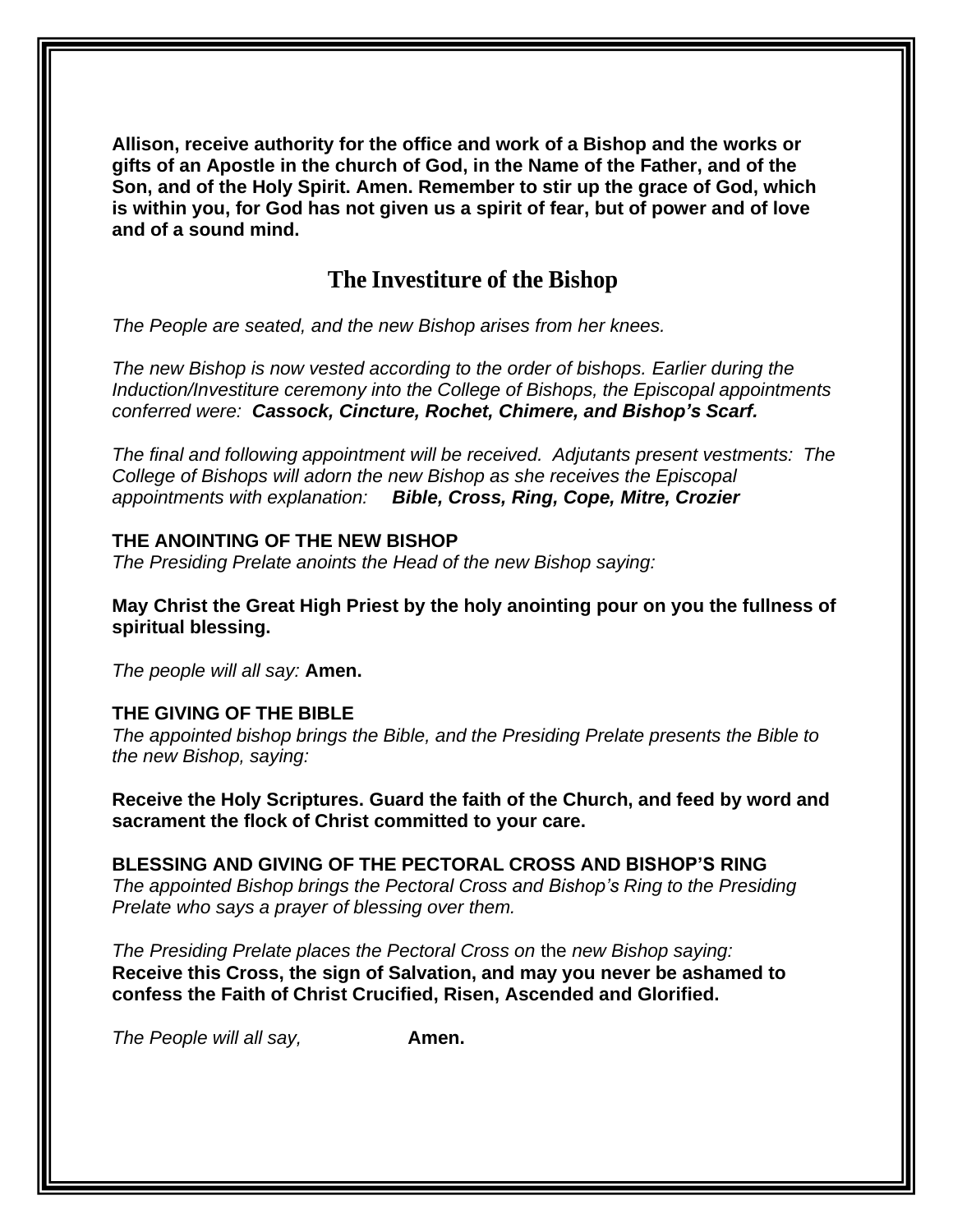*The Presiding Prelate presents the new Bishop with a Bishop's Ring saying:* **Take this ring; be merciful in your exercise of authority and be faithful to the bride of Christ.**

*The people will all say,* **Amen**.

**THE BLESSING AND GIVING OF THE COPE, THE MITRE, AND STAFF** *The appointed Bishop brings the Cope and Mitre to the Presiding Prelate. The Presiding Prelate blesses it and places it on the Head of the new Bishop saying:*

**Receive this Mitre as the reminder of Pentecostal Fire and the Sign of the Helmet of Salvation and may your thinking and work for the Church of God be inspired by the Holy Spirit.**

*The People will all say,* **Amen.**

*The Bishop appointed brings the Crozier to the Presiding Prelate. The Presiding Prelate blesses it and presents it to the new Bishop saying:*

**Receive this staff as a sign of your pastoral office; keep watch over the whole flock in which the Holy Spirit has appointed you to shepherd the Church of God. Encourage the faithful, restore the lost, build up the Body of Christ; that when the Chief Shepherd shall appear, you may receive the unfading crown of glory.**

## **The Presentation of the Bishop-Apostle**

*The Presiding Prelate presents to the people the new Bishops saying:*

#### **I PRESENT ALLISON LIGHTNER, BISHOP OF THE KINGDOM LIGHTHOUSE ASSEMBLIES.**

#### **THE PEACE**

*The new Bishop then greets the* church.

**FANFARE** *Sound of Trumpet*

*The Presiding Prelate and other Bishops greet the new Bishop. The new Bishop greets other members of the Clergy and their relatives. The people greet one another.*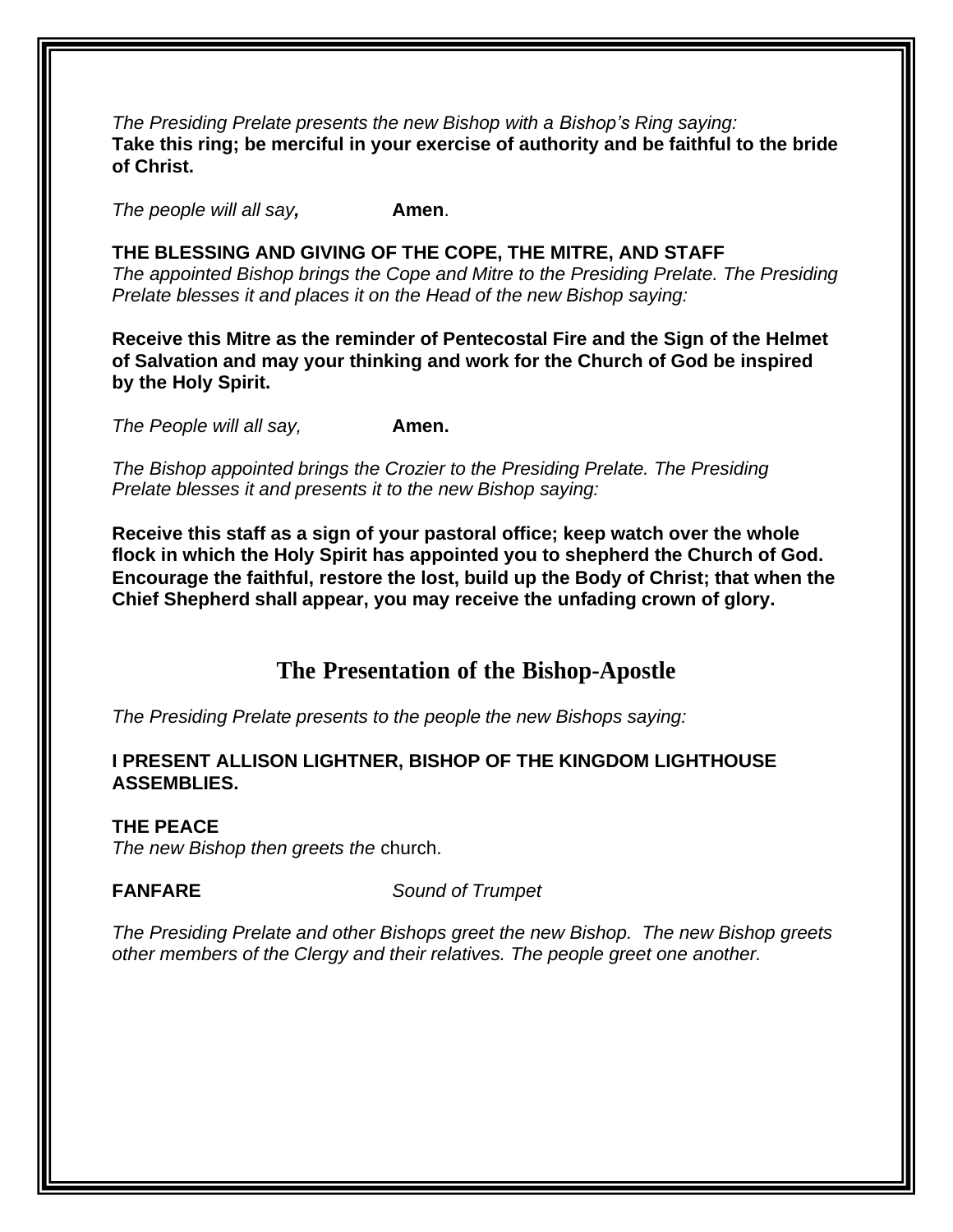## **The Holy Eucharist**

*The Celebration of the Holy Communion will now take place. Communion will be served to the new Bishop and the College of Bishops.*

*While the Lord's Table is prepared, the Choir will sing an appropriate selection.*

*When all is prepared, the Adjutants and Mothers will bring the Host to the altar and the Celebrant will receive them and place them appropriately on the altar for consecration and distribution.*

| Celebrant: | The Lord be with you                                                                                                                                                                                                                         |
|------------|----------------------------------------------------------------------------------------------------------------------------------------------------------------------------------------------------------------------------------------------|
| All:       | And also, with you                                                                                                                                                                                                                           |
|            | Celebrant: Lift up your hearts                                                                                                                                                                                                               |
| All:       | We lift them up to the Lord                                                                                                                                                                                                                  |
| Celebrant: | Let us give thanks to the Lord our God                                                                                                                                                                                                       |
| All:       | It is right to give Him thanks and praise.                                                                                                                                                                                                   |
| Celebrant: | It is right, and a good and joyful thing, always and everywhere to<br>give You thanks, Father Almighty, everlasting God:                                                                                                                     |
|            | Through the great shepherd of your flock, Jesus Christ Our Lord; who<br>after His resurrection sent forth His apostles to preach the Gospel and<br>to teach all nations; and promise to be with them always, even to the<br>end of the ages. |
|            | Therefore, we praise you, joining our voices with angels and<br>archangels and with all the company of heaven, who forever sing this<br>hymn to proclaim the glory of your Name.                                                             |

### **BREAKING OF THE BREAD**

*Celebrant:* **For, on the night that He was betrayed he took bread, and when He had given thanks to you, He broke it and gave it to his disciples and said Take this, and eat it:**

> **"This is my Body which is given for you Do this for the remembrance of me."**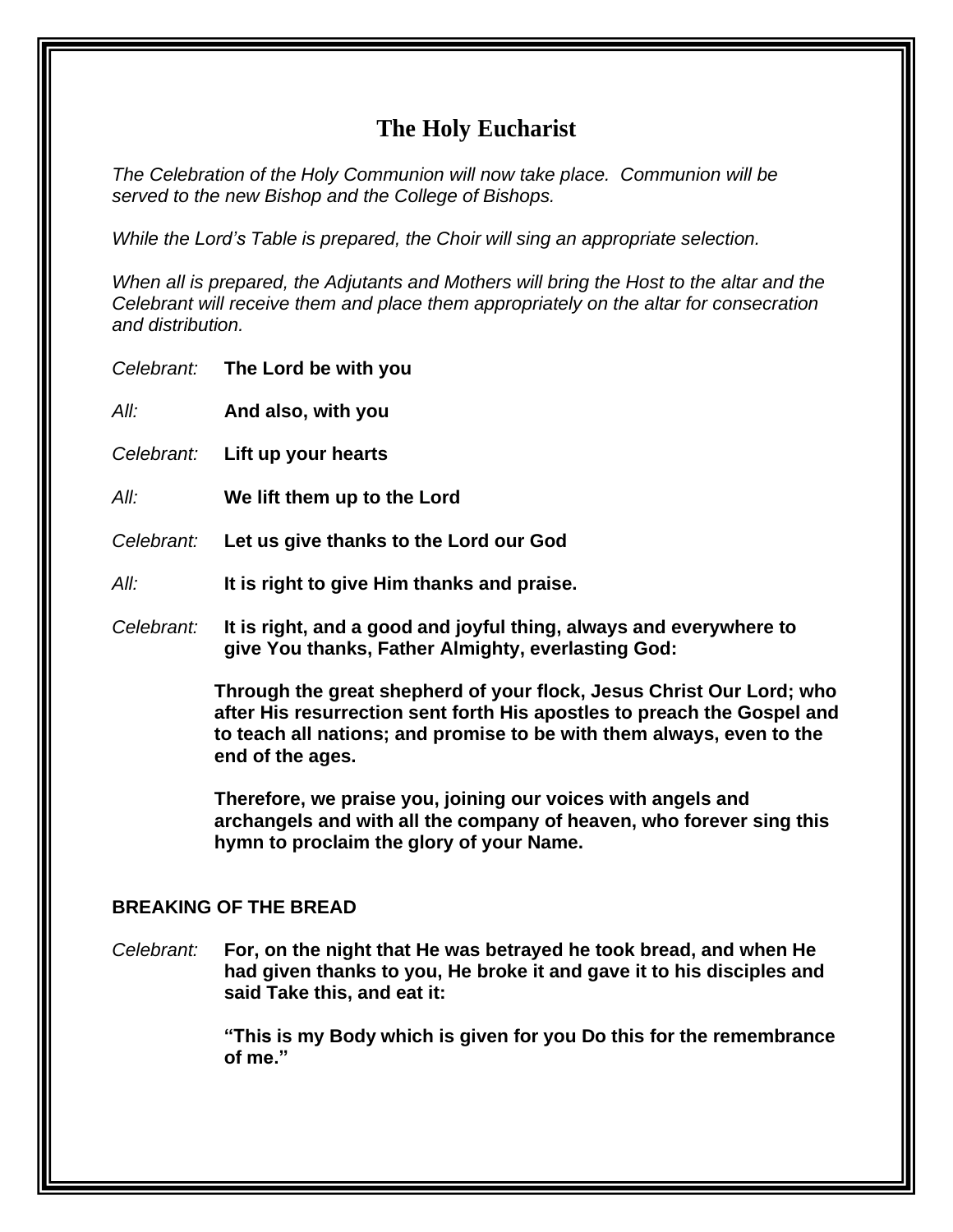**He took the cup of wine, and when He had given thanks, he gave it to them and said: "Drink this, all of you: "This Is my Blood of the New Covenant, which is shed for you and for many for the forgiveness of sins. Whenever you drink it, do this for the remembrance of me."**

*Celebrant* **We break this bread to share in the body of Christ.**

*All:* **Though we are many, we are one body, because we all share in one bread.**

**AGNUS DEI**

**Lamb of God, you take away the sin of the world; have mercy on us.**

**Lamb of God, you take away the sin of the world; have mercy on us.**

**Lamb of God, you take away the sin of the world; grant us peace.**

**THE LORD'S PRAYER**

*All:* **As our Savior has taught us, so we pray:**

**Our Father which art in heaven, hallowed be thy Name, thy Kingdom come, thy will be done, on earth as it is in heaven. Give us this day our daily bread. Forgive us our debts as we forgive our debtors. And lead us not into temptation but deliver us from evil; For thine is the Kingdom, and the power, and the glory forever. Amen.**

#### **POST COMMUMION**

*The Appointed Bishop leads the people in the following:*

**Almighty Father, we thank you for feeding us with the holy food of the Body and Blood of your Son. and for uniting us through Him in the fellowship of your Holy Spirit. We thank you for raising up among us faithful servants for the ministry of your word and sacraments we pray that Allison may be to us godly examples in word and action in love and patience, and in holiness of life.**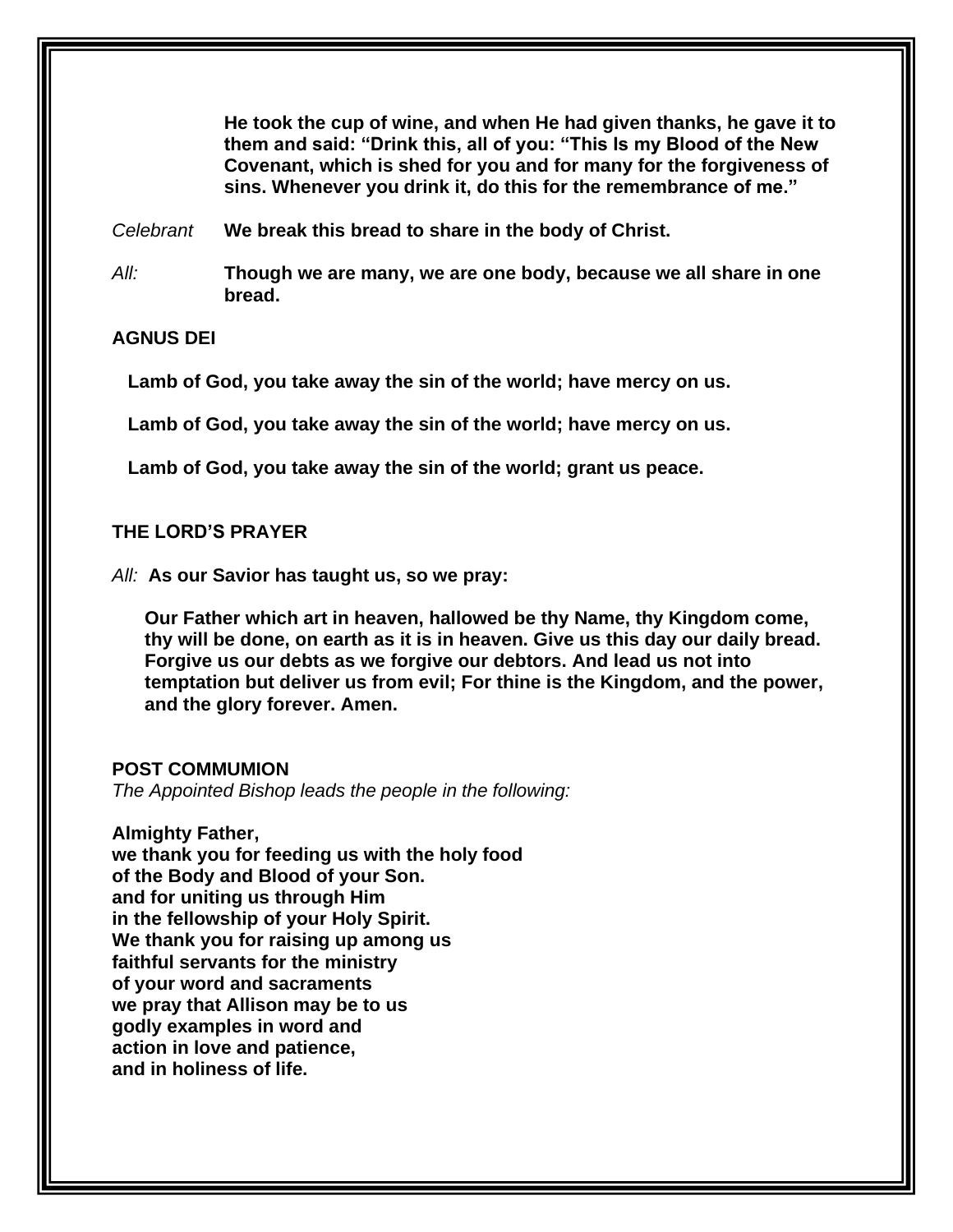*The new Bishop blesses the people, first* saying: **Our help is in the Name of the Lord.**

*People:* **The maker of heaven and earth**

*Bishop:* **Blessed be the Name of Jesus.**

*People:* **From this time forth for evermore.**

*Bishop.* **Almighty God, who for the salvation of mankind gives His people many gifts and ministries to the advancement of His glory, stir up in you the gifts of** *His* **grace, sustain each one of you in your own ministry: Lord Jesus Christ and remain with you forever.**

*People:* **Amen.**

*Presiding Prelate* **Go forth into the world,**

*People:* **Thanks be to God.**

## The Act of Unification

*All Stand and Join in the Response*

- *BISHOP: We unite with this people and this house, Kingdom Lighthouse Assemblies to the King's Apostle Church International, Inc., to the worship of the living and true God and to the service of Jesus Christ, Our Lord.*
- *PEOPLE: That together we will be devoted to the preaching of the gospel of the grace of God, for the conversion of sinners, and to the education of Christians in a knowledge of spiritual truth, in all activities of Christian Life.*
- *BISHOP: Together shall we lift the incense of prayer and praise to God and together shall the ordinances of the Lord's house be sacredly observed.*
- *PEOPLE: Together shall the Word of God, which liveth and abideth forever, be sounded out for the salvation of the perishing, and shine as a perpetual light to guide God's pilgrims through the night of time to the land of everlasting light.*
- *BISHOP: Together may we help the children in sin and sorrow find a refuge from despair and ruin, and Christians a harbor to which they can resort when the tempest is high and be safe.*
- *PEOPLE: May no discordant note of strife ever be heard within this union; no unholy spirit of pride or worldliness find entrance.*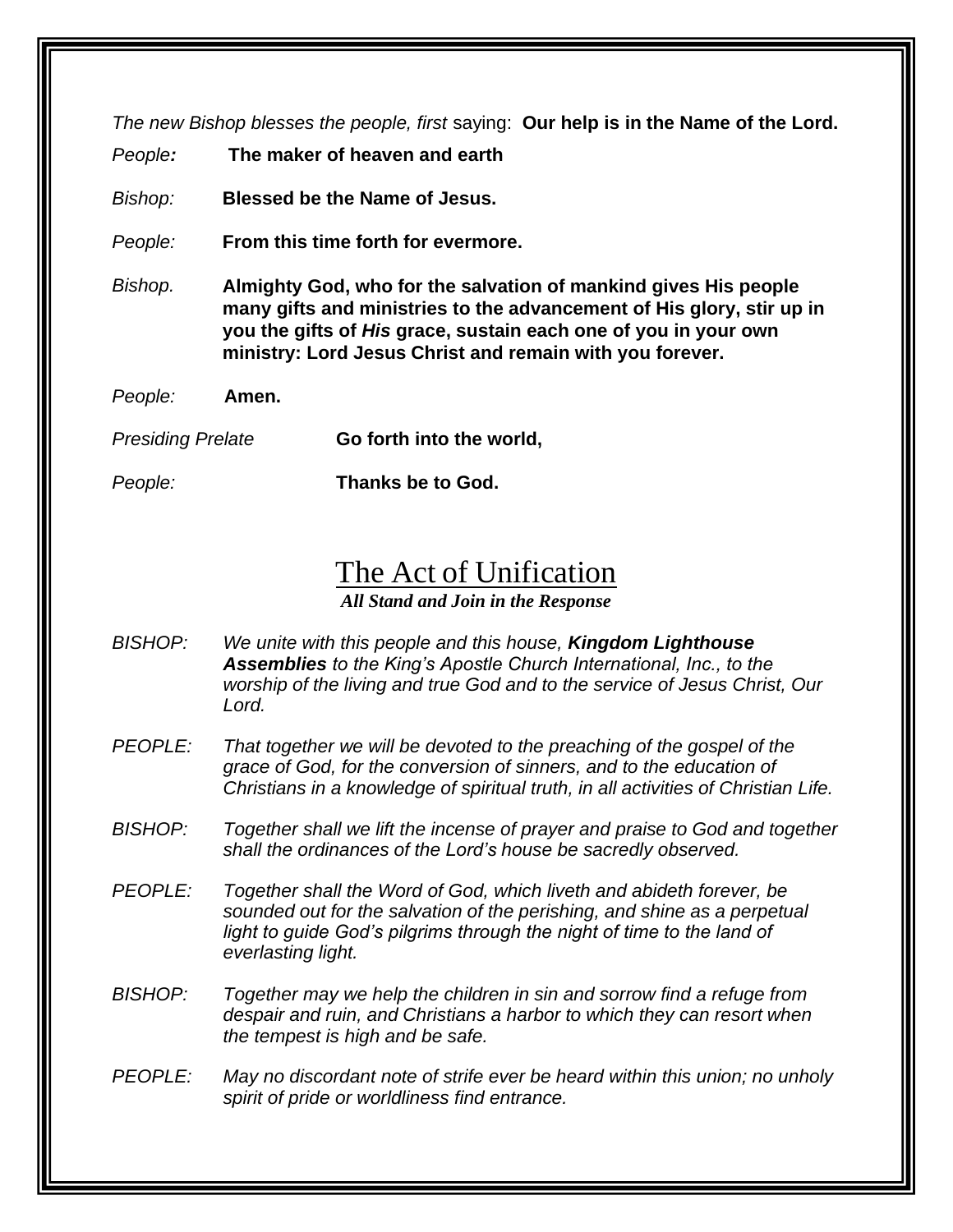- *BISHOP:* And may God graciously accept this offering of unity in His Name an *offering made by grateful hearts and willing hands* and *bless every heart that shares in this unification.*
- *PEOPLE: As we unite, may multitudes be born to God, so that when all these here today have gone to their eternal home, others will take up the service until Jesus comes and all His are gathered home.*
- *BISHOP: We unite to the glory of God, our Father, by whose favor we have built this union; to the honor of Jesus the Christ, the Son of the living God and our Savior; to the praise of the Holy Spirit, sources of life and light.*
- *PEOPLE: We unite this house.*
- *BISHOP: For worship and prayer and song, for the ministry of the Word, for the observance of the Holy Ordinances.*
- *PEOPLE: We unite this house.*
- *BISHOP: To the sanctification of the family; to the training and nurturing of our children; to the inspiration of youth and the salvation of all.*
- *PEOPLE: We unite this house.*
- *BISHOP: To the help of the needy; to the promotion of brotherhood; to the extension of the kingdom of God throughout the whole wide world.*
- *PEOPLE: We unite this house.*

## *Prayer of Unification*

*And now, "establish Thou the work of Thy hands upon us, in this our hour of unification establishing Thou it." And to Thy blessed Name, 0 God, whose we are, and whom we serve, be honor and glory everlasting, through Jesus Christ our Lord. AMEN*

RESPONSE TO ACT OF UNION

Rev. Dr. Michael A. McNeill, Jr. Senior Pastor Light of the World Outreach Center, Overseer and First Assistant, KLA

PROCLAMATION OF UNION

APOSTLE JOHN WASHINGTON General Secretary King's Apostle Church International, Inc.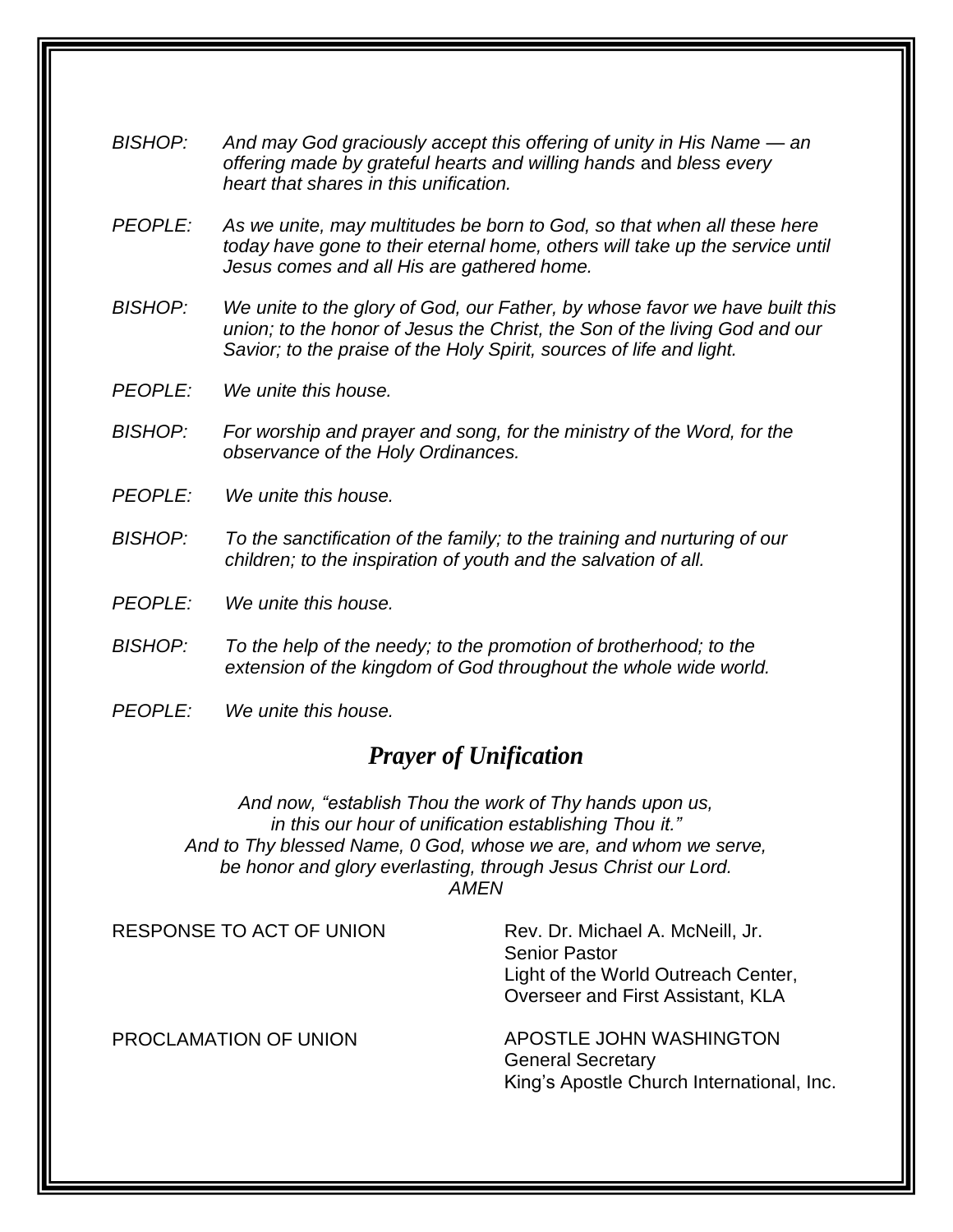AFFIRMATION OF ELDERSHIP CHIEF APOSTLE BALTIMORE

## The Observations

*Rev. Dr. Frances "Toni" Draper Pastor Freedom Temple AME Zion Church*

*Deacon Cassandra Fowlkes Trustee Chairwoman Light of the World Outreach Center*

*Apostle Allison Lightner Presiding Bishop Kingdom Lighthouse Assemblies*

## The Ecclesiastical **Recessional**

*When the service has ended, the final acclamation will begin with the new Bishops exiting the door first, followed by the College of Bishops with the Presiding Bishop.*

*When the Presiding Bishop reaches the door, he then pronounces the Benediction on the People of Urbi ET Orbi (city and the world).*

## **The Benediction**

**"Grace, Mercy and Peace, from God our Father, Through our Lord Jesus Christ be with each of you. Amen."**

**The Postlude**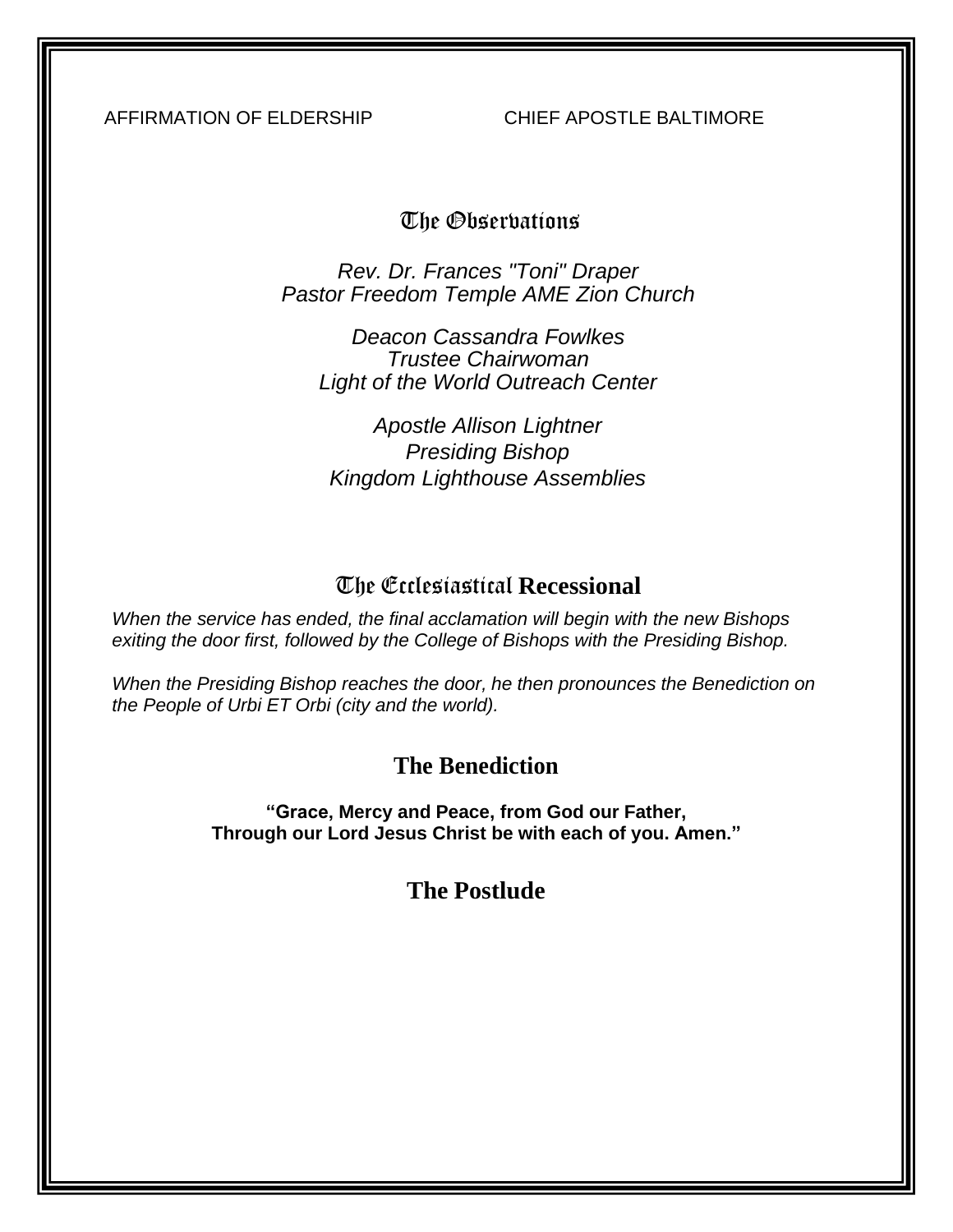## The Sacred College of Bishops

#### **The Most Reverend Wilbert Lewis Baltimore**

Presiding Prelate of the King's Apostle Church International, Inc. Edgewater, Maryland

#### **The Right Reverend Sterling V. Porter III**

1 st Vice-Bishop of King's Apostle Church International, Inc. Bishop of Second Episcopal Diocese King's Apostle Church International, Inc. Charles Town, West Virginia

#### **The Right Reverend John D. Washington**

Secretary General Bishop of the King's Apostle Church International, Inc. Edgewater, Maryland

#### **The Right Reverend Edna L. Palmer**

Bishop of the Third Episcopal Diocese King's Apostle Church International, Inc. Chesapeake Beach, Maryland

#### **The Right Reverend Franklin Gordon**

Bishop of Missions King's Apostle Church International, Inc. Waynesboro, Pennsylvania

#### **The Right Reverend Patricia Tillman**

Bishop of the King's Apostle Church International, Inc. Cove Gap, Pennsylvania

#### **The Right Reverend Travis M. Buckley**

International Fellowship of Charismatic Churches, Inc. Presiding Bishop Senior Pastor of Faith Temple Church Saginaw, MI